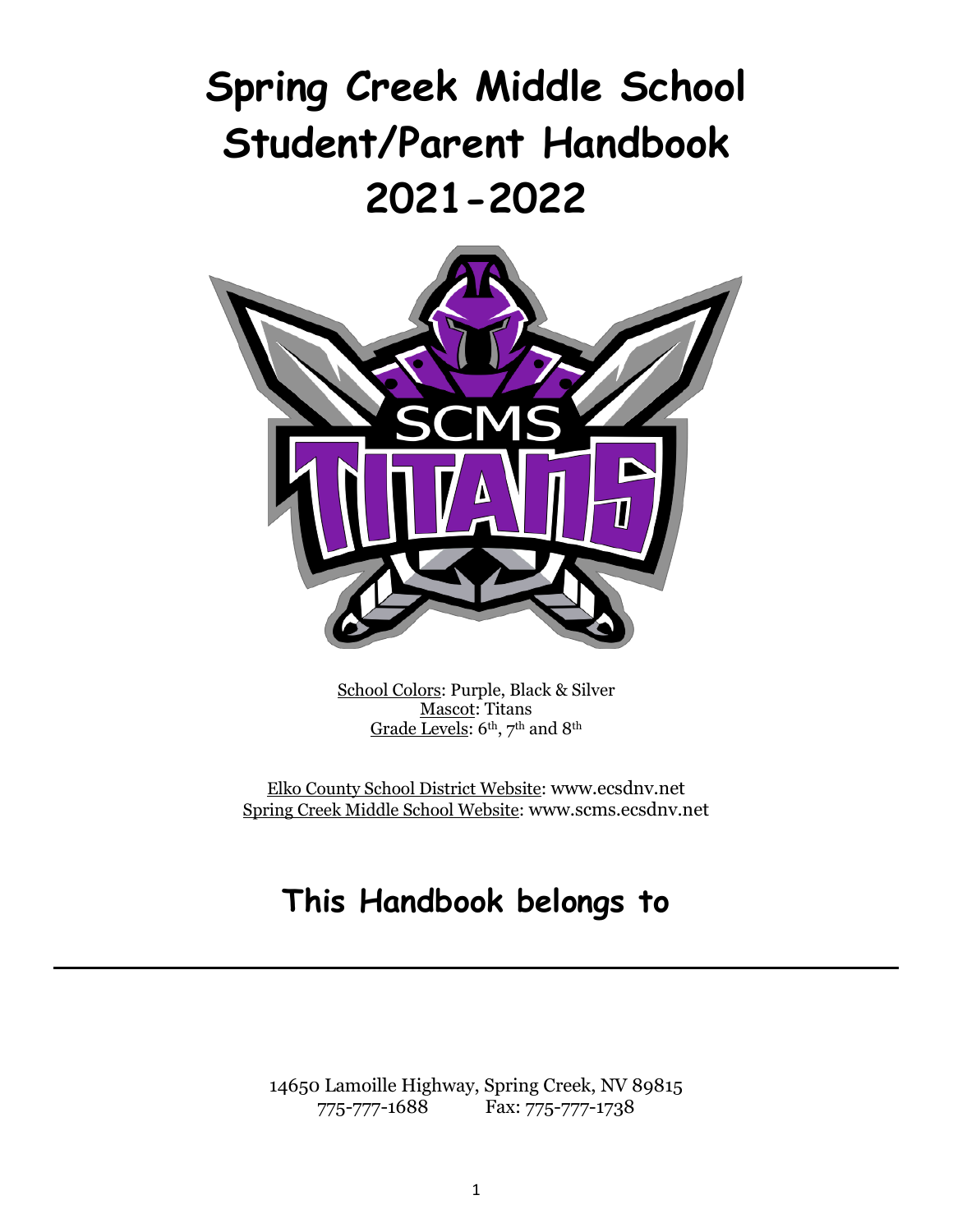## **SPRING CREEK MIDDLE SCHOOL ADMINISTRATION & COUNSELING**

## **Principal**

Mrs. Salli McDermott

## **Vice Principal**

Mr. Travis Carr

## **Vice Principal**

Mr. Christian Gordon

## **Counselors**

Dr. Amy Price

## **ELKO COUNTY SCHOOL DISTRICT ADMINISTRATION OFFICE**

850 Elm Street Elko, NV 89801 775-738-5196

Mr. Mike Smith, Assistant Superintendent Mr. Ray Smith, Director of Special Services Mr. Keith Walz, Director of Secondary Education Mrs. Candice Tournahu, Director of Elementary Education

*The Elko County School District does not discriminate on the basis of race, color, national origin, sex, age or disability. El Elko County School District no discrimina a raza, color, nacionalidad, género, edad, ohabilidad diferenciada*

All policies in this handbook are subject to change. All changes will be posted on the ECSD or SCMS website.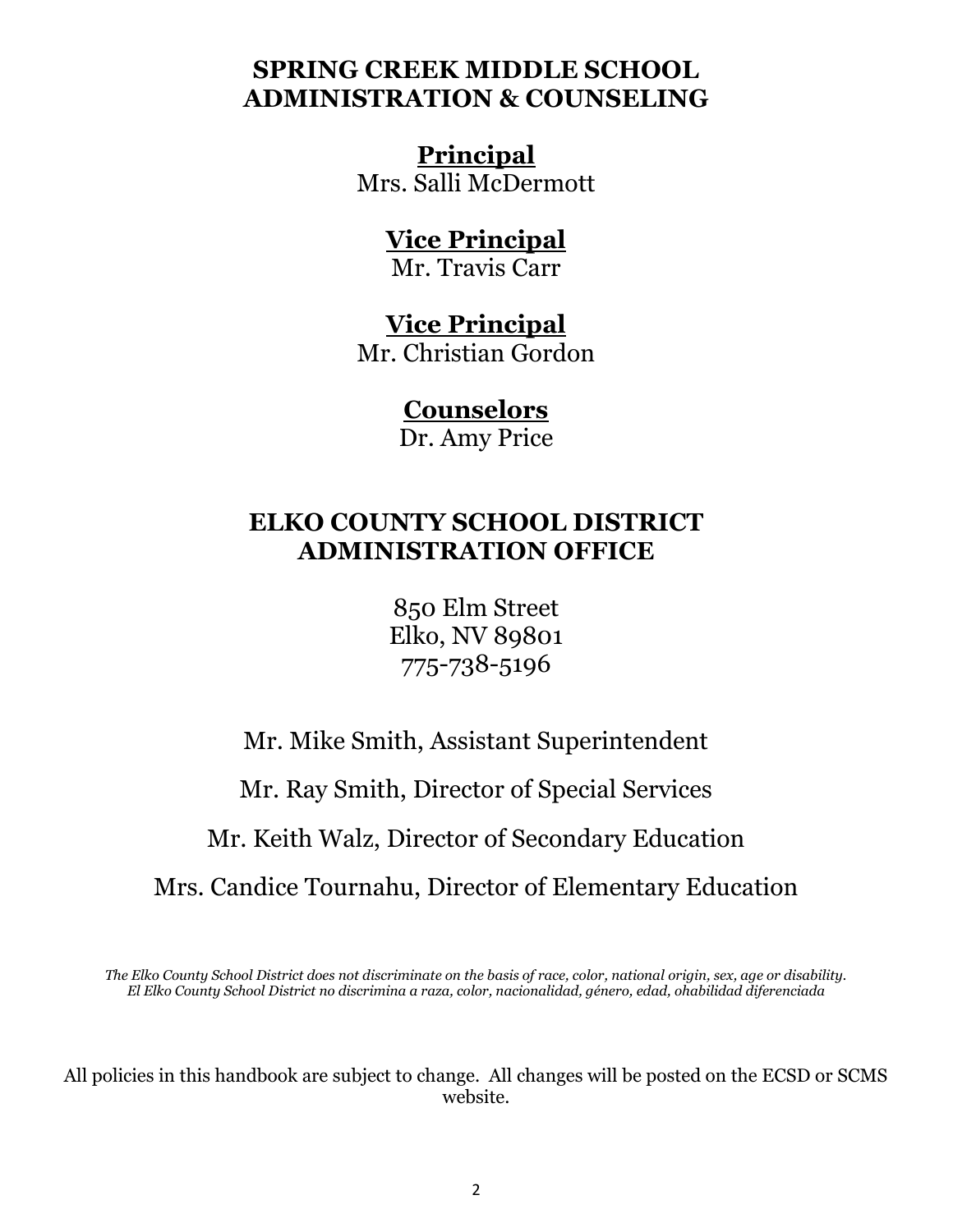## **Spring Creek Middle School Student Handbook** 2021-2022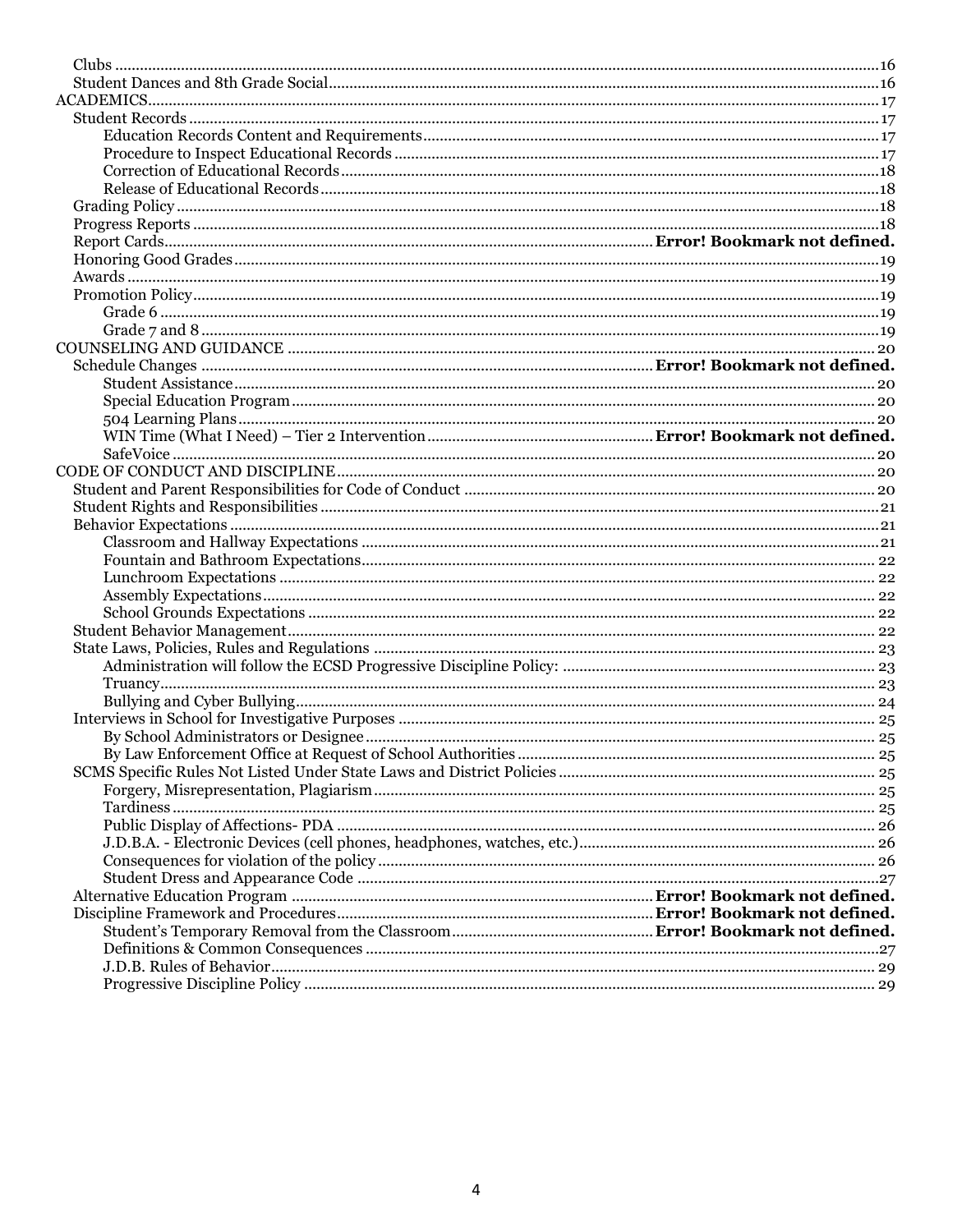## <span id="page-4-0"></span>*SPRING CREEK MIDDLE SCHOOL, ESTABLISHED 1996*

## <span id="page-4-1"></span>*Message from the Principal*

Dear Titan Families,

Welcome to Spring Creek Middle School and the 2021-20222 school year. We are proud of our dedicated, experienced staff and enthusiastic learners! Our staff has been hard at work preparing for the new school year ahead.

I would like to introduce our administration team. As you know, Mr. Carr and I have been your vice principals the last two years. We were both sad to see Mr. Reddig leave the Spring Creek community, but are excited to be able to continue to serve our Titan community. I'm looking forward to my first year as principal and Mr. Carr's third year at SCMS. Before going into administration, I was an elementary teacher for 18 years in the Elko County School District. Mr. Carr moved to the community a couple of years ago. His previous experience was in Middle School, CTE, Special Education, and Physical Education. Mr. Gordon joined our administration team in the Vice Principal position in August. Mr. Gordon taught a variety of subjects and grade levels, and most recently was a math teacher at Adobe Middle School. Our administration team wants you to know that we are here to support our Titan families in navigating through middle school and will do our best to make this a great year for everyone!

As we embark on this new school year, some of you may be wondering what the year will bring and how your child will do in middle school. We want you to know that it is our number one priority to ensure your child is learning to their full potential and a valued member of our school community. Their safety and well-being are always of upmost importance to us and we want to maintain timely communication with you. Our school nurse, Nicole Rosengarten, and I will be sending out information about details and information regarding protocols as information is communicated to our staff.

We believe that all of us- the school and community- must work together to ensure the success of our middle schoolers. We believe that by working together we can empower students with the creative, intellectual, and decision-making skills necessary for them to become academically, socially, and emotionally successful and responsible.

We look forward to a successful and healthy 2021-22 school year. Please do not hesitate to reach out to our administration for any questions or support.

Your principal- Salli McDermott

## <span id="page-4-2"></span>*Mission Statement*

*"Students, Staff, & Parents Committed and Motivated to Succeed"*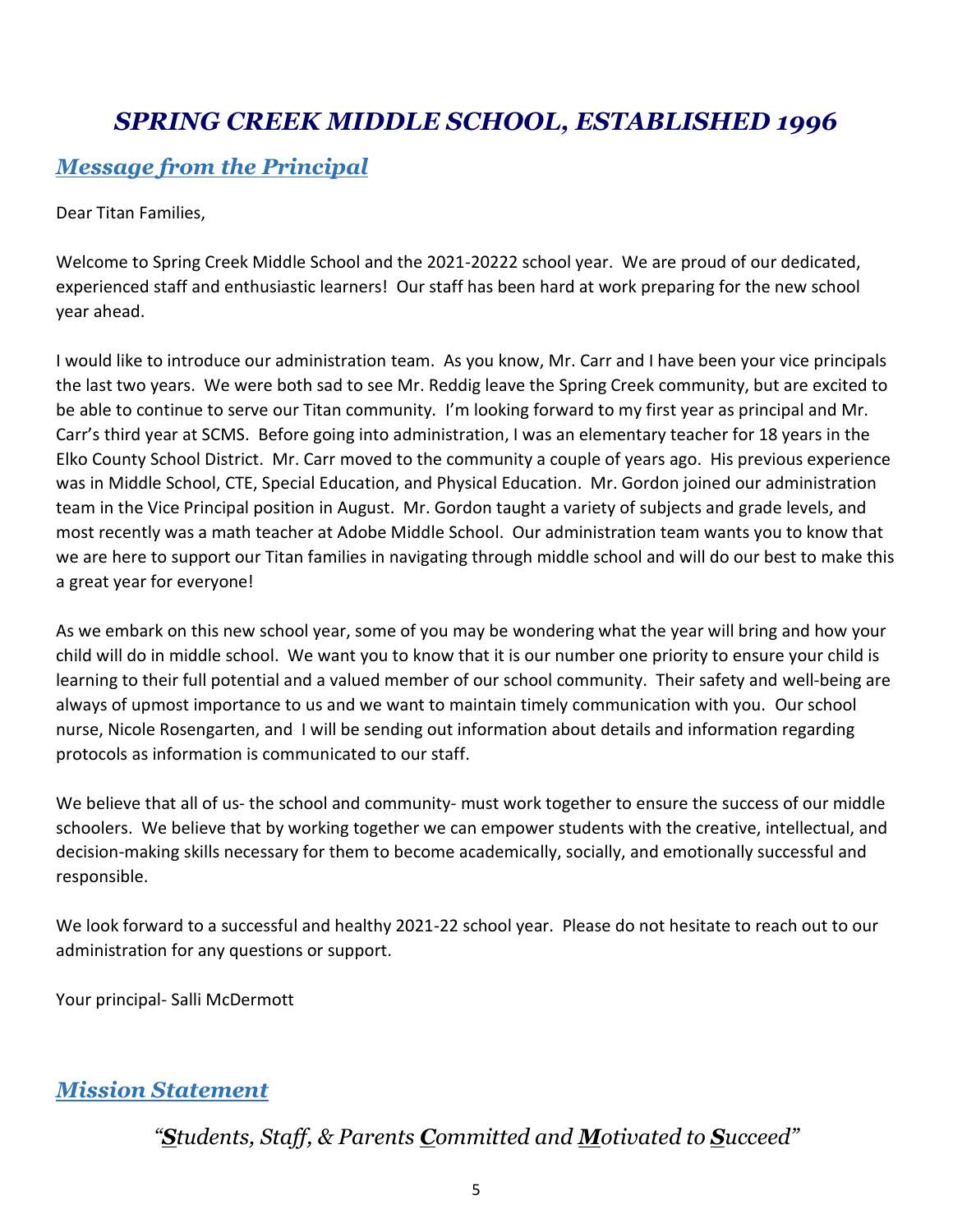Beliefs:

- $\triangleleft$  All students can learn and we are committed to developing their potential.
- ❖ Rates of learning vary and students need to take an active role.
- ❖ High expectations for success and integrity must be the norm.
- ❖ Education is a shared responsibility by all stakeholders.
- ❖ School improvement is a process, not an event.

## <span id="page-5-0"></span>*Federal/State/Local Compliance*

The Elko County School District complies with federal laws that prohibit discrimination in programs and activities receiving federal assistance. Elko County Schools also comply with the Family Education Rights and Privacy Act (FERPA) of 1994 which grants parents/guardians the right to examine children's official school records. Persons, other than those allowed by FERPA, who are not listed as Parents/Guardians, may not view a student's record nor be given any information regarding a student. Non-Custodial parents may receive copies of all records relating to their student.

## *DISTRICT AND SCHOOL INFORMATION SOURCES*

## <span id="page-5-2"></span><span id="page-5-1"></span>*Websites*

The district's site offers a wealth of information about Elko County School District, including school closings and delays, kindergarten registration, Board of Education meeting minutes, Top News, the district Continuous Improvement Plan, curriculum guides, forms, etc. @ **[https://go.boarddocs.com/nv/elkcsd/Board.nsf/Public.](https://go.boarddocs.com/nv/elkcsd/Board.nsf/Public)** Spring Creek Middle School's website also offers current information on events, scheduling and schedules, counseling information, assemblies, student projects, etc. Spring Creek Middle School can be found at **[www.scms.ecsdnv.net.](http://www.scms.ecsdnv.net/)** 

## <span id="page-5-3"></span>*School Closures*

Sometimes school may be closed due to inclement weather or emergencies. ECSD uses an automated telephone program (*Campus Messenger)* to communicate information, alerts and emergencies that may affect your student. Therefore, it is imperative you keep your information current in our records to avoid missing an important call. Call the office, 777-1688 or access the Infinite Campus portal, to update contact information.

### <span id="page-5-4"></span>*Flyers*

Timely information is often communication through flyers distributed to your student. Please ask your student often if they have received a flyer regarding any pertinent information at school. Much of this same information is posted on the SCMS website on the index page or on the calendar.

### <span id="page-5-5"></span>*Campus Messenger*

Campus Messenger is an automated phone system used to inform parents of important information such as tests, project due dates, events, yearbooks sales, requests, fund-raising, etc. It is imperative that you keep Infinite Campus updated with your current contact information.

## <span id="page-5-6"></span>*Newsletters*

Newsletters are sent to students' home addresses by request and are accessible on the SCMS Website. Our Newsletter has a variety of information including the Honor Roll and upcoming important dates.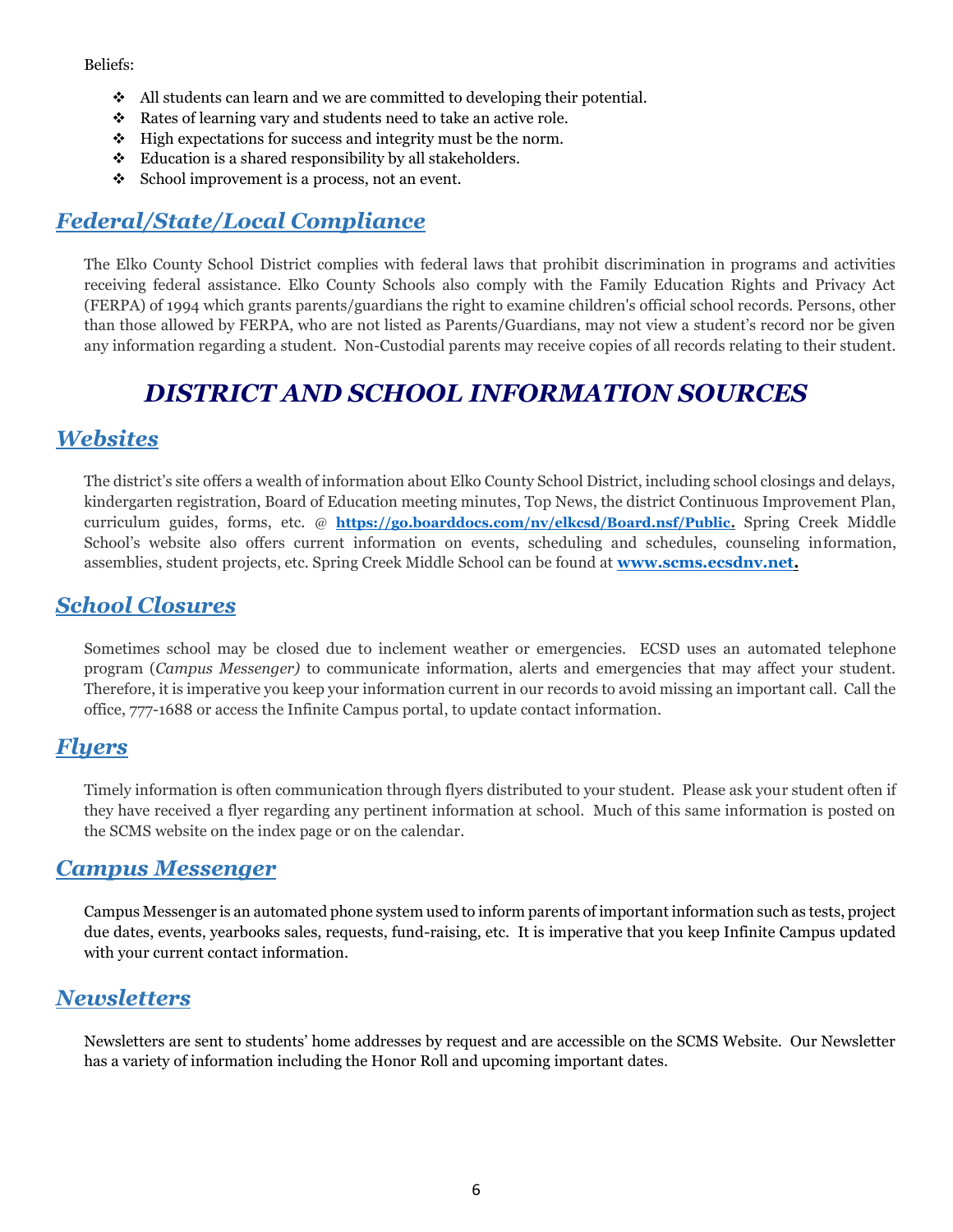### <span id="page-6-0"></span>*Announcements*

All school information is disseminated at the end of the day. Please make sure you listen to the announcements for information and anything that may be specific to you. Students are called to the Administration Office at that time to collect messages, gift, flowers, etc.

## <span id="page-6-1"></span>*Infinite Campus*

Infinite Campus is the ECSD's student information system. We encourage you to use this Internet based information system to track student progress and attendance. **Parents/Guardians and students may access grades and attendance from the Infinite Campus portal or directly from the website. <https://elkonv.infinitecampus.org/campus/portal/elko.jsp>**

There are links from the ECSD and SCMS websites. Parents/Guardians and students will need usernames and passwords to access a student file. Please contact the Administration Office if you need usernames and passwords. (All information on Infinite Campus that is colored blue is a link to email or more information.) If you need help with Infinite Campus, please let us know.

## *ATTENDANCE AND INFORMATION GUIDELINES*

## <span id="page-6-3"></span><span id="page-6-2"></span>*School Start and End Times*

*Spring Creek Middle School* is in regular *session from 7:30 a.m. - 1:45 p.m. Monday through Friday.* 

## <span id="page-6-4"></span>*ECSD Attendance Policy*

To ensure all students receive a quality education, it is important that you and your child follow the adopted ECSD policies for attendance. Students must be in class on a regular basis to ensure quality educational experiences. The following regulations are predicated on the premise that positive attendance habits will promote successful student career and life experiences:

- ❖ Students are considered present in school when they are attending classes or school sanctioned functions.
- ❖ Students are considered absent when they fail to attend classes as scheduled, for any reason other than attendance at a school-sanctioned activity.
- $\bullet$  All absences, including a portion of the school day, not to include tardies shall be considered when calculating minimum day attendance.

Communication between home and school is absolutely vital in promoting and managing good attendance. The Administration Office will call a Parent/Guardian when a student has been absent for a day, for a period of several days or when absences become excessive.

#### **Minimum Days of Attendance for Seventh Grade Through Twelfth Grade – Block Schedule**

Less than 90 percent attendance in block scheduled periods enrolled each semester may result in loss of credit(s). Six or more block schedule periods missed per class, per semester, may result in loss of credit.

## <span id="page-6-5"></span>*Student Absences - Excused or Unexcused*

If a student is absent from school, the parents must call the School Office or send a note signed by the parent/guardian to advise of their child's absence. Without this notification, the absence will be considered truant.

The parent/guardian or medical verification note should be taken to the Attendance Office the day the student returns to school. Absences documented with medical verification notes for each date absent will be exempt and will not be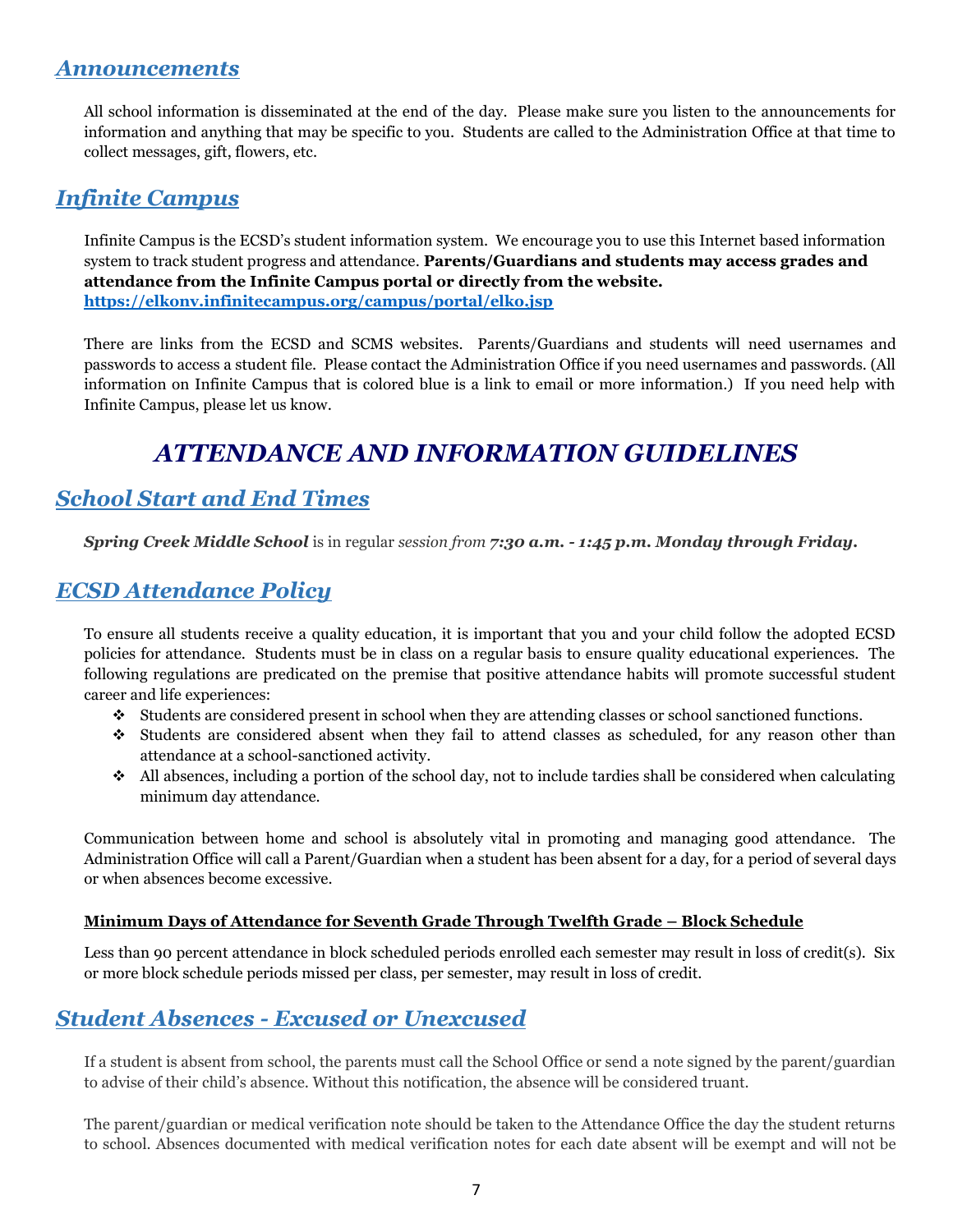counted against the state of Nevada's minimum daily attendance policy. **All students must obtain an** *Admit Slip* **on the day of return.**

The following factors may be considered, but are not limited to, as unavoidable and/or defensible exceptions to the minimum number of attendance days:

- 1. Doctor verified medical release.
- 2. School Nurse verification.
- 3. Prearranged educational experiences outside of school.
- 4. Verifiable family emergencies.
- 5. Extended injury or illness which is doctor verified.
- 6. An absence directly related to a student's identified disability.

Exceptions will be determined by the school principal.

- To be considered for *perfect attendance* a student cannot be absent for any school days or class periods.
- Exempt absences **will** count against perfect attendance. Perfect Attendance will be awarded at the end of the school year with **no absences** to any classes.

## <span id="page-7-0"></span>*Student Arrival Time*

Please do not bring your students to school earlier than 7:00 a.m. Students are to wait outside or in the area between the front doors until 7:15 a.m. No student should be in or around any other area of the building.

### <span id="page-7-1"></span>*Students Leaving Campus during the School Day*

SCMS is a closed campus. Students should never leave the building without permission or without a parent signing out their student in the Administration Office. **Students leaving campus without permission will be considered truant.**

### <span id="page-7-2"></span>*Make-up Work due to Absences*

Due to our block scheduling students have two days for every day they missed to make up work. Parents are encouraged to contact the office or individual teachers if their student has been absent for TWO days. Teacher email addresses are on Infinite Campus and on the SCMS website.

### <span id="page-7-3"></span>*Pre-arranged Absences*

In instances where parents have advanced notice of a child's absence, a pre-arranged absence form may be acquired from the Administration Office. The intent for pre-arranged absences is to encourage students to have all assigned work completed prior to their departure so that all academic requirements are met. If they do not turn in their academic work before being gone then students are allowed two days make up time for every day they are absent. As with all absences, a note requesting a pre-arranged form must be submitted to the office two days prior to the absence. It is the student's responsibility to obtain the required work from each teacher.

### <span id="page-7-4"></span>*Truancy*

Truancy Policy: Truancy is defined by the State of Nevada Revised Statutes as "*Any student who is absent from school without a valid excuse acceptable to the student's teacher or principal, unless the student is physically or mentally unable to attend school."* Absence for any part of the school day shall be deemed absent for the entire day. **As a reminder – If a parent does not excuse their student, the student will be considered truant.**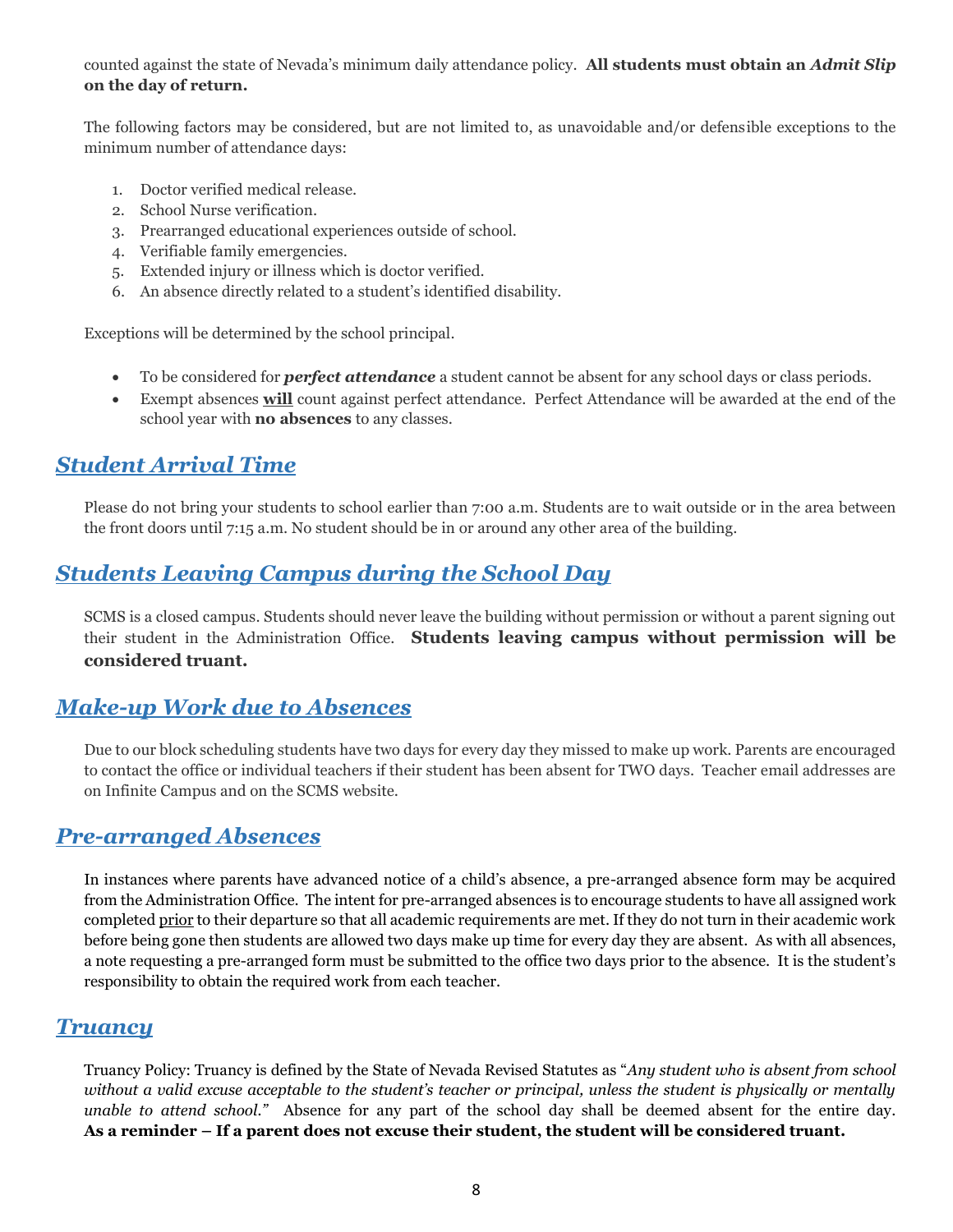The following are considered bona fide excuses for absences:

- 1. Personal illness.
- 2. Family emergency or crisis.
- 3. Funeral of a relative or friend.
- 4. Religious holidays or religious instruction during released time for such purposes as provided by law.
- 5. Doctor or dental appointments. However, such appointments are to be made, whenever possible, when school is not in session. Verification of appointments may be required.
- 6. Required appearances in court or other legal proceedings.
- 7. Attendance at or involvement with, special educational activities may be considered for classification as excused at the discretion of the principal or a designee. Whenever possible, the request for such excuses shall be prearranged.

In all instances the final determination for excuses rests with the school administration.

Truancies shall be dealt with in the following manner:

- $\dots$  1<sup>st</sup> offense = 1 − 3 days of Detention or In-School Suspension & Parent Contact
- ❖ 2nd offense = 1 5 days of Detention or In-School Suspension & Parent Contact
- $\div$  3<sup>rd</sup> offense = 1 3 days of In-School Suspension, Parent Contact & Habitual Truant status

In all cases of truancy, a certified letter will be sent to the parents or guardian of the student describing the incident and the consequences. Parents will be advised that in the event of further truancies the student may be declared a habitual truant as defined in N.R.S. 392.140. The district is required to report a student as a habitual truant following the third instance of truancy and report their parents or guardian to the district attorney's office for prosecution under the statute noted above. Elko County Sheriffs may also be employed to ensure a truant student attends school.

## *TRANSPORTATION*

## <span id="page-8-1"></span><span id="page-8-0"></span>*After-School Transportation*

After school transportation is a privilege provided by ECSD and guaranteed to special needs students. As part of ECSD policy, it is the responsibility of parents to transport their children for non-school related activities (i.e., intramural after-school practices/rehearsals/clubs, dance lessons, horseback riding lessons, PAL sports, etc.)

### <span id="page-8-2"></span>*Bus Pass*

### *Please note that bus drivers will not drop students off at stops other than their regular stops without signed authorization (Bus Pass) to do so.*

Bus passes for a student who needs to ride a different bus other than the one assigned to them is **not allowed** except in cases of extreme emergency. Parents/guardians must contact Administration to request approval for a bus pass prior to the day the pass is needed. If administration authorizes the bus pass, written request from a Parent /Guardian is required. A pass will be prepared that the student can return to pick up between classes or during their lunch time. If a student does not have a bus pass, he or she cannot ride home on a different bus or get off at a different bus stop. Students must ride their assigned bus and get off at their assigned stop. Students will not be dropped off at other than boardapproved bus stops.

## <span id="page-8-3"></span>*Bus Conduct*

#### *For the safety of all students, the following rules must be followed:*

- 1. Be under the direct supervision and authority of the bus driver. Follow the bus drivers instructions.
- 2. Have written permission to leave the bus other that the regular stops or at the school.
- 3. Be in assigned seats when doors close and the bus begins motion.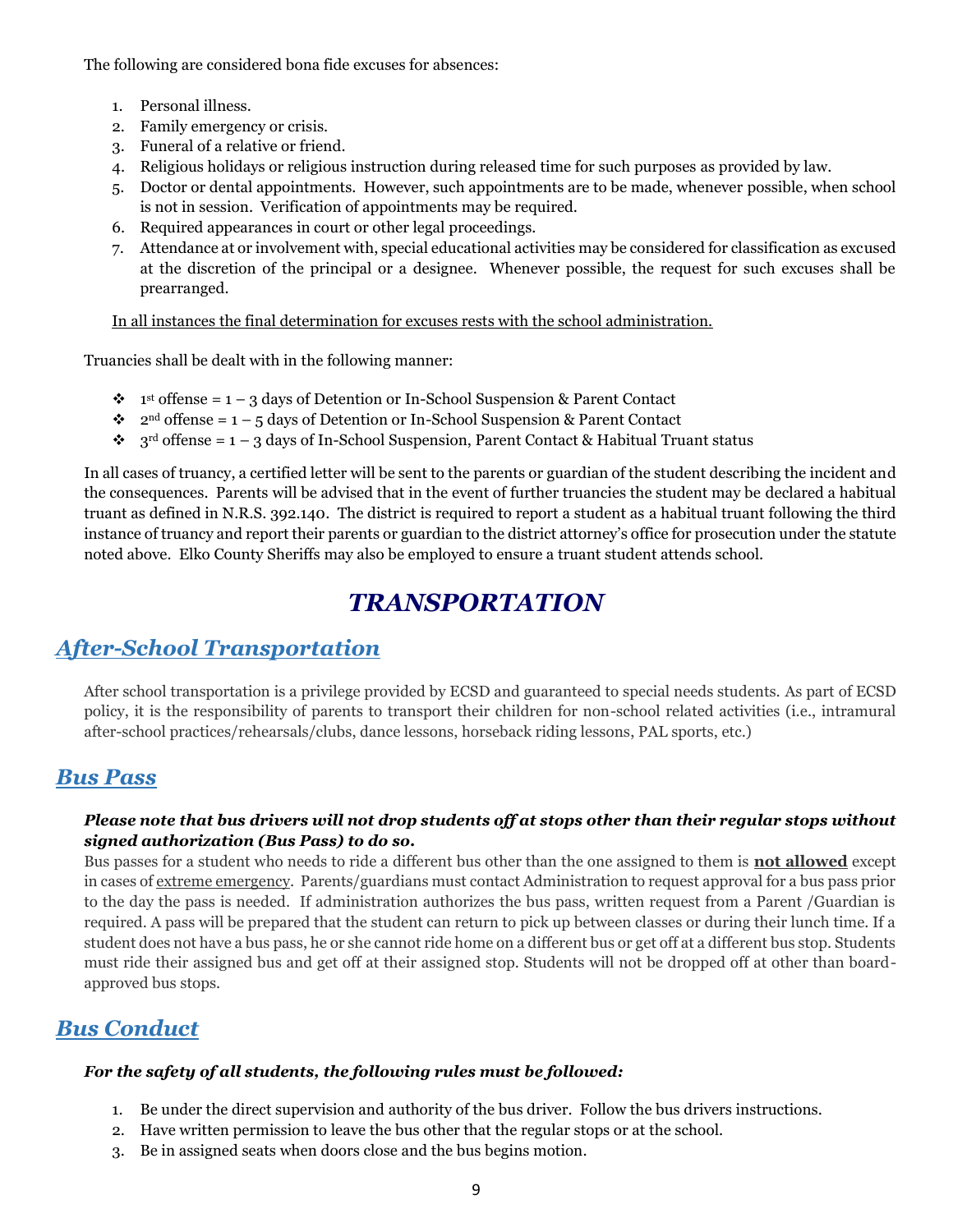- 4. Keep hands and feet, books, and other objects to yourself.
- 5. Do not swear or make rude gestures.
- 6. Cruel teasing (verbal and nonverbal) is an absolute NO!
- 7. Be at the bus stop at least five (5) minutes, but not more than ten (10) minutes prior to bus arrival time.

When a student is guilty of misconduct, the driver will give the completed Misconduct Report (Bus Violation) to the school Administrator. After disposition of the report, copies will be distributed to the student, parents, transportation department and the driver.

#### *The following courses of action are considered the minimum:*

- ❖ **First:** Driver gives warning by name. Driver may change seat assignment.
- ❖ **Second:** Driver changes seat assignment.
- ❖ **Third:** Issue first misconduct report and parent conference or written notification by Administration.
- $\bullet$  **Fourth:** Issue second misconduct report. Suspension from riding bus for a minimum of  $3 5$  days. Parent Conference to be held prior to bus reinstatement.
- ❖ **Fifth:** Issue third misconduct report. Suspension from riding bus for a minimum of 10 days. Parent conference to be held prior to bus reinstatement.
- ❖ **Sixth:** Issue fourth misconduct report. Excluded from riding the bus for the remainder of the school year. Parent conferences and/or written notification.

#### *The severity of any student action may result in permanent suspension from the privileges of bus transportation:*

- 1. Commits or threatens to commit physical harm to driver or passengers.
- 2. Damages or destroys school property.
- 3. Absolutely refuses to obey or follow instructions.
- 4. Engages in any activity to distract the driver's attention from his/her duties.

### **Suspension from bus transportation does not excuse the student from school attendance as required by the Compulsory Education Laws of the State of Nevada, N.R.S. 392.040.**

### <span id="page-9-0"></span>*Bus Stop Safety*

It is expected that children will behave in a safe and orderly manner while at a bus stop before and after school. Parents are asked to instruct their children in appropriate behavior while at the bus stop (i.e. no rock throwing, do not handle other students' property, do not run or play in the street, etc.) Problems which begin at the bus stop may continue on the bus and/or at school. Disciplinary action may result if student misbehavior continues on the bus or at school.

## *GENERAL INFORMATION*

## <span id="page-9-2"></span><span id="page-9-1"></span>*Dismissal*

Students are not to remain at school after dismissal unless they are part of a school activity supervised by a teacher, advisor or coach. Pupils staying at school after dismissal for a school activity are to be out of hallways and with their adult supervisor. Students waiting for rides after tutoring, practices, games, detentions or meetings are to remain in a front foyer near an outside doorway. If weather permits, students are to wait in front of the building for their ride home. They may not be anywhere else in the building unless they are with a teacher, coach or advisor. (If it becomes necessary, students will not be able to go to their locker after athletic practices or club meetings because hallway gates will be closed and locked. Students are to make arrangements with their coach or advisor to put their books, coat, etc. in a classroom or locker room.)

Students who remain after dismissal to engage in PAL or AYSO practices or any other non-school related activities do so at their own risk. The school district assumes no responsibility for them. These students are not permitted to re-enter the building.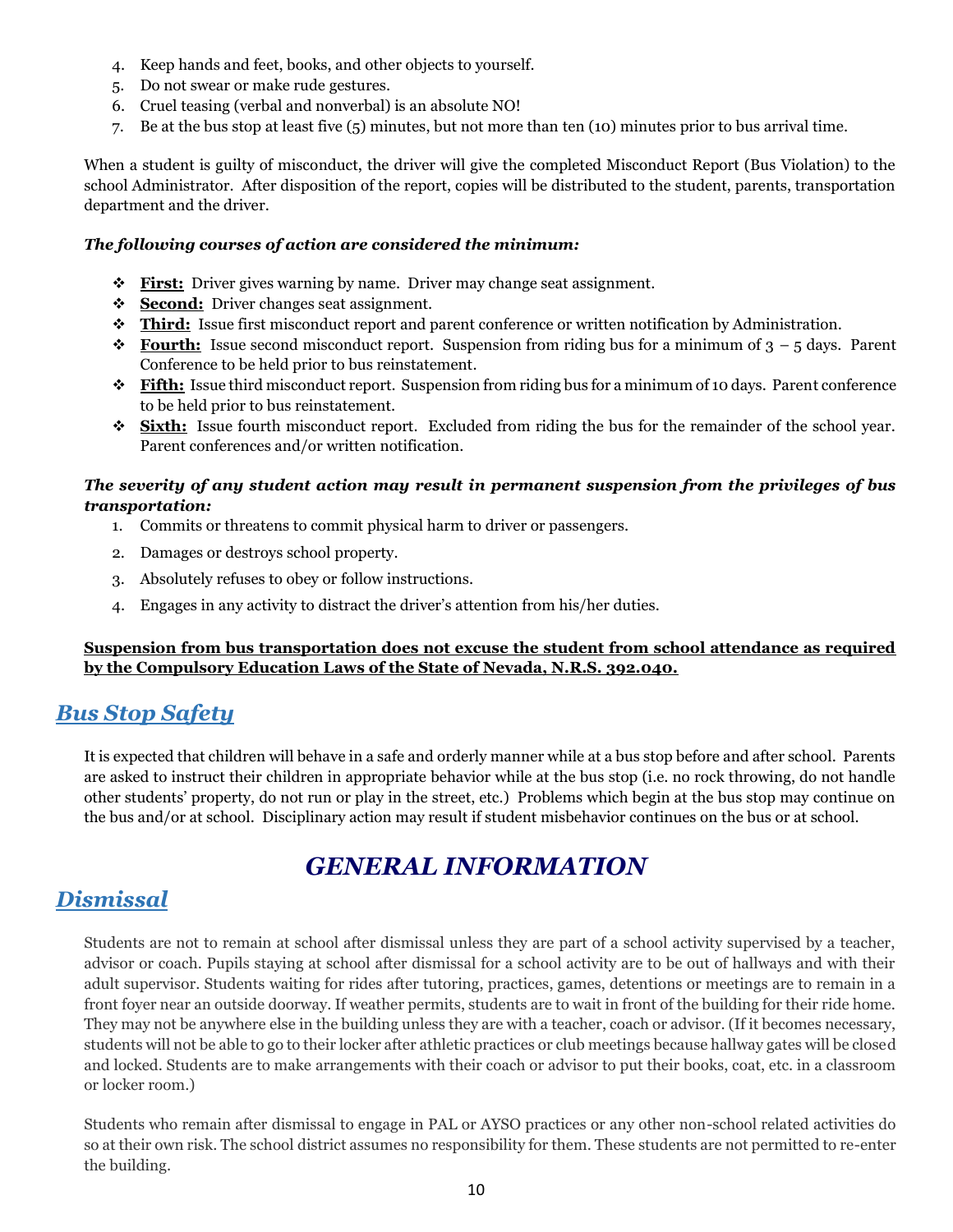## <span id="page-10-0"></span>*Student Identification Card (Student ID/Lunch Card)*

Students have assigned Lunch cards which are utilized for debit and credit accounting purposes. With a Student ID/Lunch Card you are permitted to purchase a lunch from your designated account. If you do not have your card, you will be directed to go to the end of the line.

#### **Cost: Currently, Free for all students this (2021-2022) school year.**

#### **\$3.35 per lunch, \$0.50 for extra milk**

Deposits to your lunch account are to be made between 7:15 and 7:30 a.m. and will *not* be accepted in the meal line. Deposits may also be made online via MySchoolBucks. Make checks payable for the amount you want deposited into your meal account as you will not be allowed to get cash back from a check. **Two** meal charges will be allowed in the event that your account runs out of money. Funds must be deposited the following day to cover your charge. **You will not be permitted to charge any other meals to your account until your account has been credited. There is NO charging during the last two weeks of school (per ECSD).**

Applications for the **Free/Reduced Meal Program** are available in the Main Office. This is an equal opportunity Federally Funded Program. If you feel you have been discriminated against in any way because of race, color, national origin, age, sex, or handicap, write to: Secretary of Agriculture, Washington, D.C. 20250.

## <span id="page-10-1"></span>*Fund-raising Activities*

**ALL foods must follow the Health & Wellness Policy.** The only items that can be sold at school are those that are part of a school-sponsored fund-raising activity and these items may only be sold before school starts in the morning, during lunch periods and after the school day is over. Students may **not** bring candy or anything else to school to sell that is not part of a school-sponsored fund-raising activity. There will be school-sponsored fund- raising throughout the school year.

## <span id="page-10-2"></span>*Student Lockers and Locks*

Administration assigns a locker to each student at the beginning of the school year. Each student is responsible for cleaning and maintaining his or her locker. All lockers remain the property of the school *and are subject to search at any time*. A lock will be assigned to each student/locker. A record will be kept at the office. All locks will remain the property of SCMS. Lost or stolen locks are the responsibility of the student. A \$10.00 fee will be assessed for the lost or stolen lock. The Administration Office and PE teachers will have a master key to the school locks. **We hope that these locks will help reduce the number of locks that are lost or destroyed due to removal from unassigned lockers. This will save money for the Parents/Guardians and eliminate the stress students have due to lock issues.**

In order to protect personal belongings, each locker will be kept locked and the combination numbers used only by the assigned student. *Do not share lockers or combination numbers!* Students violating the locker policy should expect disciplinary measures.

Lockers remain the property of the school. The rights of personal property as well as the rights of the school must be afforded consideration. Administration, or other designee, is authorized to open and examine locker contents including personal belongings. Search of lockers may take place when Administration/Designee has reasonable cause to believe that the locker contents threaten the health, safety, or welfare of the students, include stolen property, or violates any ECSD or SCMS rule/policy. Any such items may be impounded and parents will be notified. Reasonable efforts will be made to locate the student prior to entering the locker. If the student is present, the school official shall advise him/her of the circumstances justifying the search and seizure of the objects which the official believes the search may disclose. If the student is not present, he/she shall be informed of the search.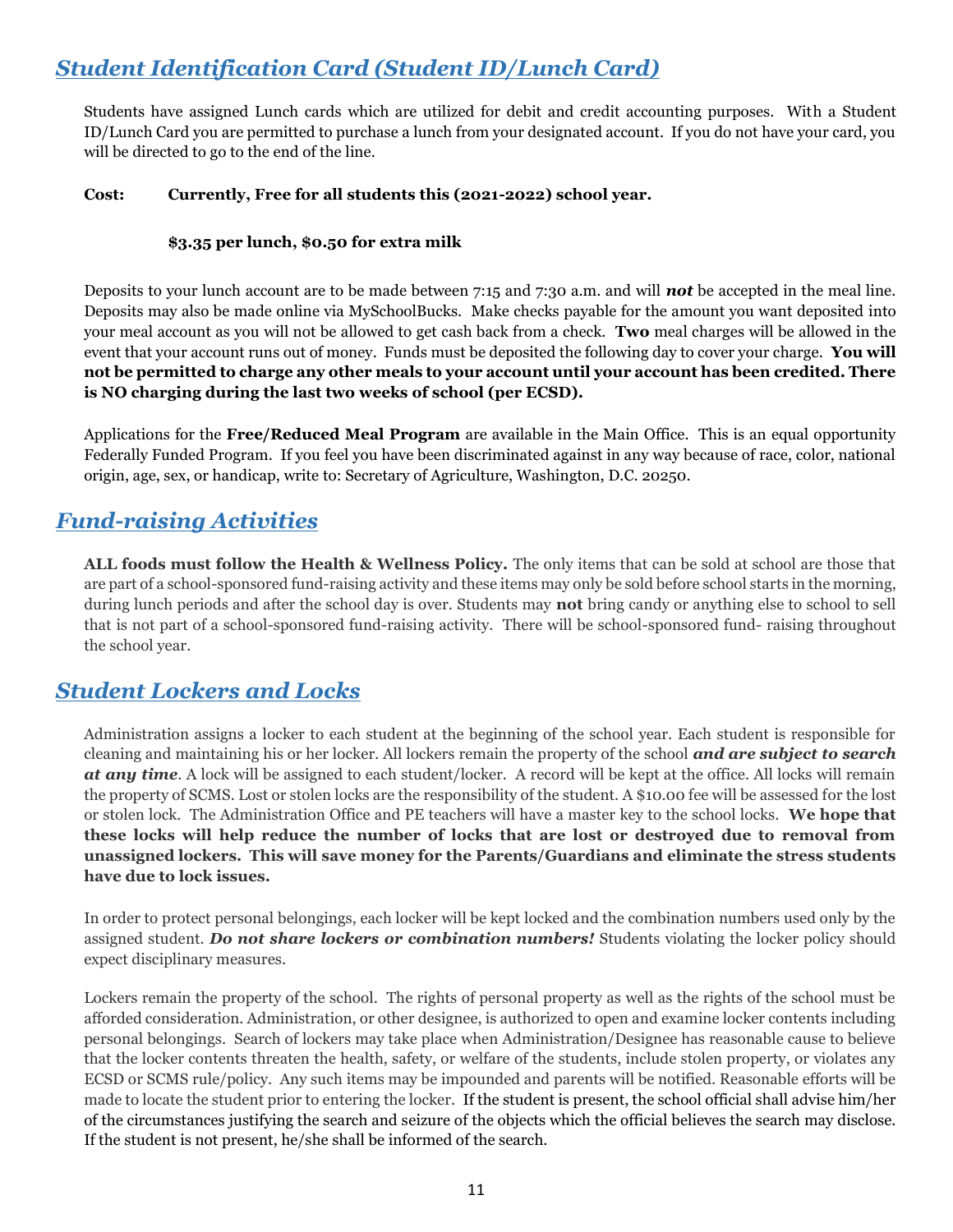## <span id="page-11-0"></span>*Valuable Personal Property*

Students assume the responsibility for loss or damage to their clothing, personal property, equipment, books, or instruments. The school is not responsible for these items, though we will try to protect such items. Please do not bring large amounts of money or articles of real or sentimental value to school. Personal property includes but is not limited to radios, cellular phones, Blue Tooth Devices, and all electronic devices, expensive jewelry and electronic games, etc. At the Administration's discretion, confiscated items may be held until the end of the school year and/or only be returned to a student's parent or guardian. These items are governed by the ECSD Electronic Device Policy and students will be held accountable for their actions.

## <span id="page-11-1"></span>*Lost and Found*

Clothes, books, jewelry and other items turned in to the Administration Office will be kept in a Lost and Found location. Students who have lost something should check with the Administration Office. Items not claimed are donated to a charitable organization.

## <span id="page-11-2"></span>*Parent Contact with Students (Non-Emergency)*

In an effort to minimize disruption of class time, all parent messages and/or drop offs for students will be left in the Administration Office. Messages and materials will be delivered to your student dependent upon the immediate need of the message or materials. All other messages and materials will be delivered when time allows or at the end of the day. Flowers and other celebration deliveries will be distributed at the end of the school day.

## <span id="page-11-3"></span>*Procedure to Resolve Public Complaints About District Personnel*

Complaints about school personnel will be investigated fully and fairly. Anonymous complaints will be disregarded. The goal of this section is:

- ❖ To establish a simple framework for addressing concerns.
- ❖ To provide for prompt resolution of concerns.
- ❖ To ensure that all parties will participate in a cooperative manner to resolve concerns.
- ❖ To assure that the system has a procedure to receive citizens' concerns in an orderly fashion to achieve the best possible educational program for students.

### *School Level*

The administrator shall encourage any parent, student or other person who has a complaint about a district employee to discuss the complaint directly with the employee in confidence and not in the presence of others. If the complaint is not resolved informally by the parties, the complainant or the employee may submit the matter to the principal (or to the immediate supervisor when the employee is not directly assigned to a school). If the principal or supervisor determines that the complaint may have validity and could affect the person's employment, a conference will be scheduled so that both parties can present information concerning the complaint.

#### *District Level*

If the complainant or the employee is dissatisfied with the decision rendered at the school or department level, either person may, within 15 school days, submit that complaint in writing to the superintendent. The superintendent or his/her designee will investigate the complaint. As part of the investigation of the complaint, the superintendent or designee may invite the employee and the complainant to a conference in an effort to resolve the conflict. Following investigation, the superintendent will render a decision. In arriving at his/her decision, the superintendent will consider the nonbinding recommendation of a designee if one has been appointed to investigate the complaint.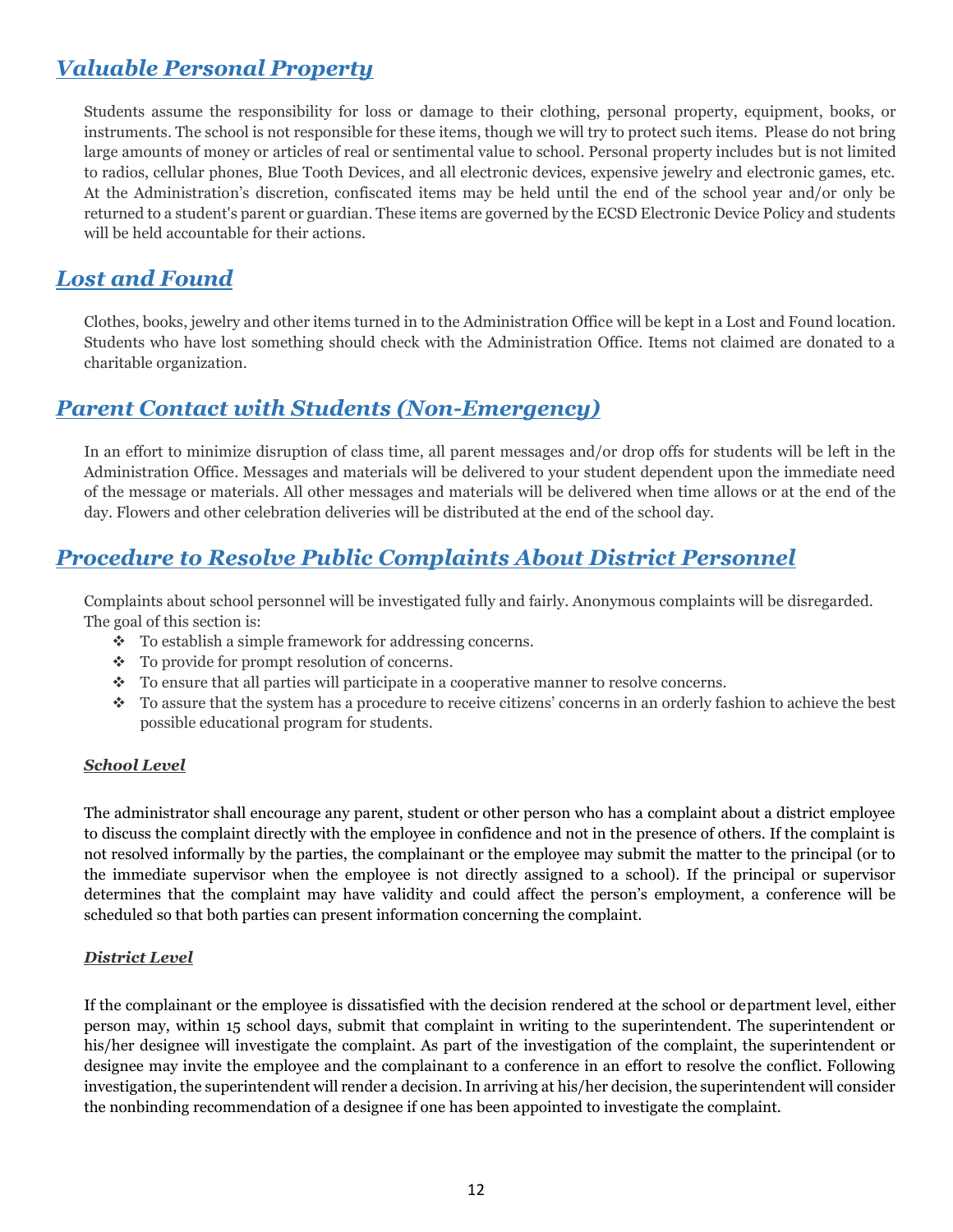Refusal of any part to the dispute to attend a conference shall not prohibit the superintendent or designee from meeting with other parties to the dispute or from making an independent judgment about the validity of the complaint.

## <span id="page-12-0"></span>*Parents in Action (PTA) –Parent Teacher Organization*

All parents are invited and encouraged to attend. Meeting dates and times will be announced.

## <span id="page-12-1"></span>*School Supplies*

School supplies may be purchased at the school store when it is open for business or before school on scheduled days. If you are unable to purchase supplies, please contact the administrative or counselor's office.

## <span id="page-12-2"></span>*Visitors*

All visitors must follow all current laws, regulations, and directives regarding health and safety measures. All persons who are not regular members of the school personnel must report to the Administration Office and state their reason for being on school grounds or in the building. The Administration will decide if the person can remain in the building. This law is for the protection of students and staff and will be enforced.

Bringing visitors to school is not allowed. **ALL VISTORS MUST HAVE A PASS FROM THE ADMINISTRATION OFFICE.**

## <span id="page-12-3"></span>*Parent Classroom Observations*

Parents are always welcome at SCMS. We encourage parent participation and volunteers in classrooms, at events, and the offices. If you wish to observe in your child's classroom(s) it is important that you are aware of the following so that your visit is meaningful.

Schedule your visit with your child's teacher(s). Check in at the Administration Office. Walk quietly into the classroom and take a seat. Do not bring younger children. Do not involve the teacher in conversation during instructional time.

### <span id="page-12-4"></span>*Student Fines and Fees*

The Board of Trustee has established reasonable rules and regulations governing the care and custody of school property. The parents and guardians of pupils shall be responsible for all books and any and all other material or equipment loaned to the students in their charge and student shall pay to the clerk of the Board of Trustees, to receive the same, the full purchase price of all such books, materials, or equipment destroyed, lost, or so damaged as to make them unfit for use by other pupils succeeding to their classes.

Student fines will be tracked and follow the student through their ECSD academic career. Students must pay all fines in order to receive their high school diploma.

Any *not* sufficient funds (NSF) charges for checks returned to SCMS will be assessed a \$ 25.00 fee.

Currently there are no student fees for academic core courses. There are fees associated with some student classroom projects, PE, technology usage and athletics. Some of the fees that may be required are related to the sewing project in Family Consumer Science, the Science Fair Presentation, Field Trips and PE Uniforms. If you are unable to provide the above fee(s), please talk to your teacher(s) or the Administration Office.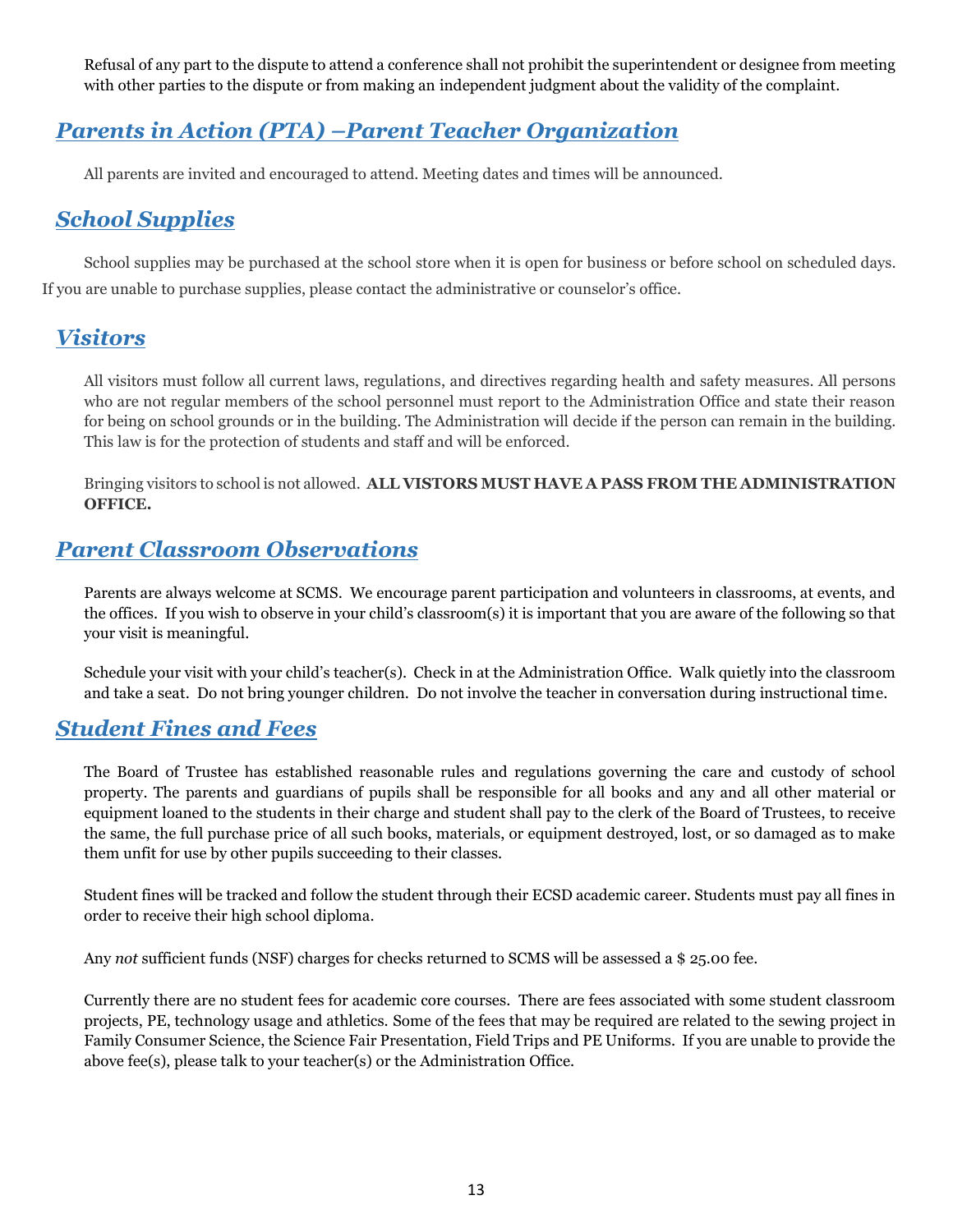## *HEALTH OFFICE INFORMATION*

## <span id="page-13-1"></span><span id="page-13-0"></span>*General Information*

The Health Office is available to students referred for medical problems and emergencies. Band-aids are available in teacher classrooms for minor injuries. Only students that are too ill or too injured to be attended to in class will be sent to the Health Office. All students must have a pass signed by the teacher in order to go to the Health Office except in the case of an emergency. The nurse will contact parents if deemed necessary.

### *Other Responsibilities include:*

| $\div$ Sixth Grade:            | Vision Screening                           |
|--------------------------------|--------------------------------------------|
| ❖ Seventh Grade:               | Scoliosis, Height, Weight Screenings       |
| $\div$ Eighth Grade:           | Vision, Hearing Screenings                 |
| All new and transfer students: | Vision, Hearing, Height, Weight Screenings |

## <span id="page-13-2"></span>*Medication in School*

All student medication must be stored in the nurse's office. Exemptions will be made when it is medically necessary for a student to carry medication, such as an inhaler for asthma.

Students who are required to take any type of medication during school hours must have on file medication authorization forms signed by the prescribing physician/practitioner and parent/guardian. All medication must be contained in a current pharmacy container labeled with student's name, prescriber's name, date, medication, dosage, and time to be given. Any change in type, frequency, or amounts of medication will require a new medication authorization form.

Over-the-counter medication which is requested to be given on a regular basis must be physician authorized for administration at school and must include the same information, where applicable, as that which is listed in the prescription medication section above.

All medication that is stored on the school premises must be kept in a locked drawer or cabinet. **No medication may be kept by students on their persons, lockers, in their back packs, or in the classroom.** Exception may be granted if a student's health condition warrants that the medication must be student carried. Unused medication will be returned to parents only or, with parent permission, may be sent home with the student. Medication that is not claimed will be destroyed.

## *SAFETY*

<span id="page-13-3"></span>In an effort to provide the safest possible environment for your child, we have adopted the following student safety policy.

Students are *not* permitted to leave campus without a pass and/or an adult escort. We will only release students to their legal parent/guardian or to the person identified as an emergency contact person. To be in compliance with our policy, the person checking the student out of school must sign the student out of school at the main office where he/she will be asked for a photo I.D. in the event that office personnel cannot verify his/her identity.

Students on field trips, competitions, or any other school sponsored trip will not be released to anyone without Administration approval. Only parents and other approved persons may collect the student from the activity.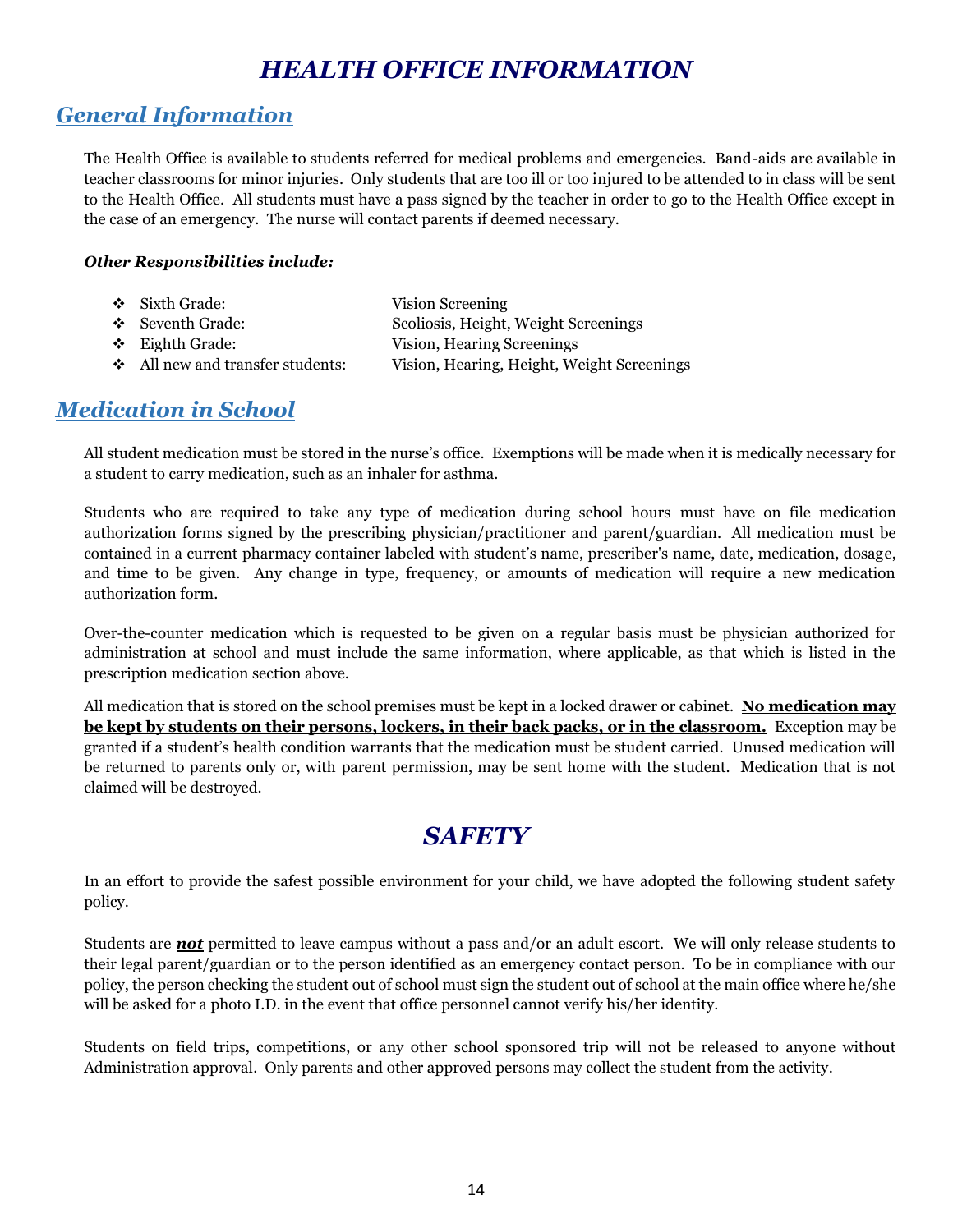## <span id="page-14-0"></span>*Safety Drills*

Safety drills are held throughout the school year. Students are taught the procedures and their cooperation is paramount. Safety drill information can be provided to Parents/Guardians upon request.

## <span id="page-14-1"></span>*Glass Containers and Bottles*

Due to safety concerns glass containers and bottles are not allowed on the Spring Creek Middle School campus. Please use plastic or other non-glass containers to transport anything to or from SCMS or around the building.

## <span id="page-14-2"></span>*Non-Human Life Forms*

Due to safety concerns, bringing animals, insects, or other life forms inside the Spring Creek Middle School building is not encouraged. It is required to receive prior verbal permission from an Administrator or Teacher of the class which will be hosting the presence of the animal. This rule also applies to *service dogs* for which one-time verbal permission must be granted by an administrator.

## *EXTRACURRICULAR ACTIVITIES*

<span id="page-14-3"></span>We believe that the opportunity for participation in a wide variety of student-selected activities is a vital part of the student's educational experiences. Such participation is a privilege and not a right that carries with it responsibilities to the school, to the activity, to the community, and to the students themselves. These experiences contribute to the development of learning skills and emotional patterns that enable the student to make maximum use of his or her education. Spring Creek Middle School activities are considered to be a supplement to the school's program of education which strives to provide opportunities that will promote the physical, mental, social, and emotional development of our students.

Participants in the extra-curricular programs chose burdens and make sacrifices that are normally above and beyond those of other student body members. You have chosen to represent your school and community. We require you to do this in such a manner that will provide you with a rewarding experience and establish a reputation for the activity that will bring pride to you, the community, and the school. All extracurricular activities, including sports, are optional and are not required. Any student who chooses to participate is subject to all regulations of all governing entities.

## <span id="page-14-4"></span>*Student Council*

The Student Council plans school activities, conducts community service projects, discusses recommendations from students, teachers and administrators and seeks to improve the image of the school. Elections will take place during the Spring. Students must declare their candidacy with the student council advisor and return candidate packet within the required time frame. Members are selected based on a combined score from voting, teachers, and grades.

## <span id="page-14-5"></span>*Student Ambassadors*

Various activities throughout the year require students to act as representatives of SCMS. Students volunteer to show community members our school building and talk about our programs. These students are especially helpful in assisting the new 6th grade students at the beginning of each school year.

### <span id="page-14-6"></span>*Athletics*

The SCMS Athletic program is participatory in nature. It is designed to provide instruction in fundamental skills, develop sportsmanship, and reward good citizenship. The Athletic activities to be offered this year are as follows: First semester – Girls and Boys Track, Girls & Boys Basketball and Cheerleading (Basketball). Second Semester – Girls Volleyball and Boys Wrestling. The number of teams available depends upon participation and coaching staff.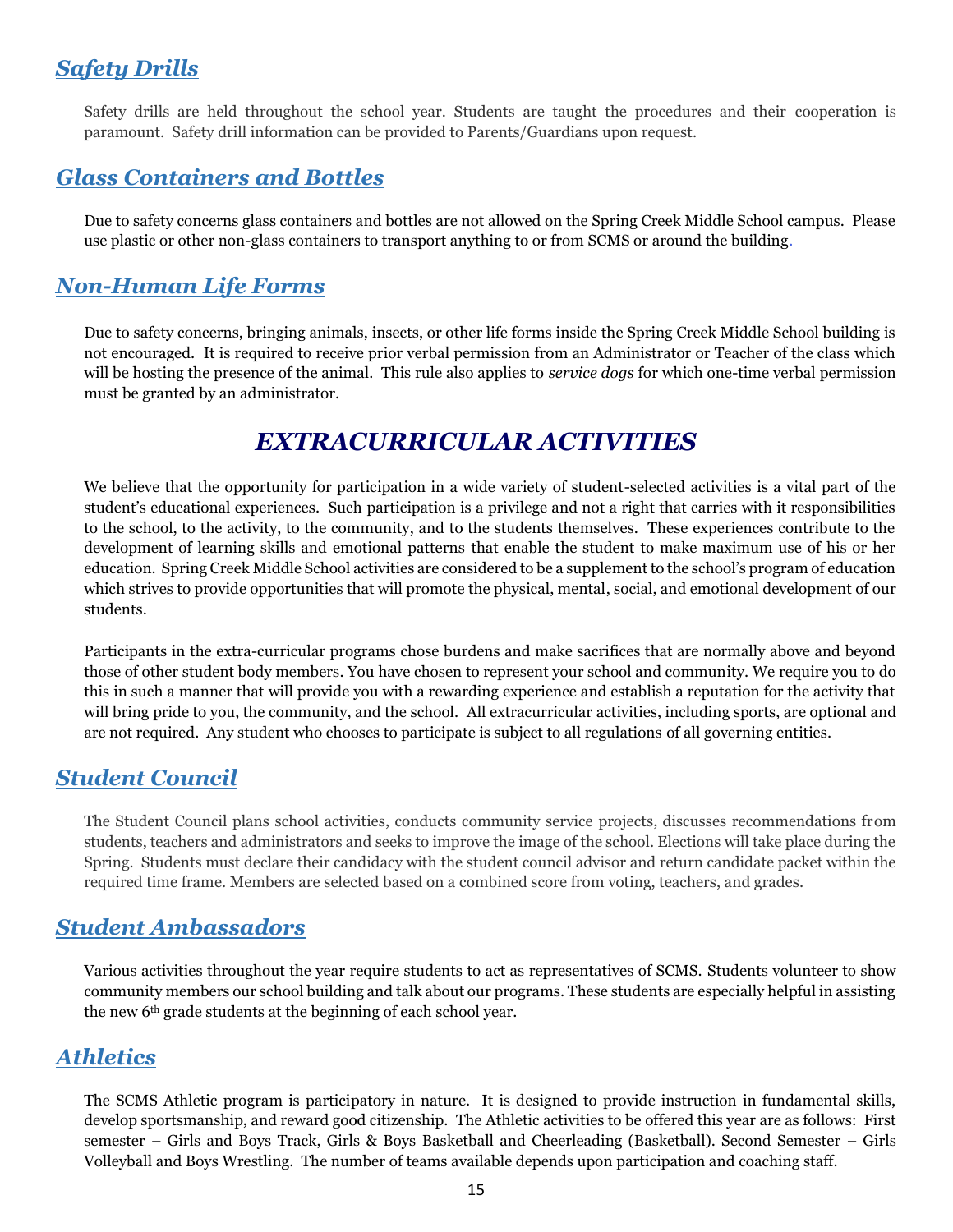There is a \$20 fee to participate in all Athletic activities. The fee must be paid before students may participate.

It is important for parents, guardians, family members, etc., to accept the authority of the coach assigned to their student's team and acknowledge that it is the coach's prerogative to choose the type of play, assign who will play what positions, and determine playing time.

Every parent, guardian, and spectator is expected to conduct themselves in a responsible manner and follow all current safety guidelines. Please refrain from harassing any coach, referee, or student or you may be asked to leave.

If you have concerns or complaints, please first direct them to the coach.

## <span id="page-15-0"></span>*Eligibility*

Only regularly enrolled students in good standing may participate in extracurricular activities**. This includes maintaining a 90% attendance policy, good behavior, and following NIAA guidelines for grades. Eligibility standards will follow NIAA rules and guidelines.** All students shall maintain a "C" grade or a 2.0 grade point average to be eligible for participation in extracurricular activities. Additionally, students may not have any "F's" at the time of the grade checks. Initial eligibility shall be based on grades earned during the grading period immediately prior to the beginning of the activity. Continued eligibility shall be determined by maintaining passing grades, as defined above, and acceptable citizenship in all class subjects. Grades and citizenship will be monitored every week for continued participation eligibility.

The sponsor, coach, and/or the administrator shall have the authority to suspend any student participating in any activity of the school, or as a member of any school organization, from the activity or organization, should the student's conduct at any time not be considered exemplary or worthy.

The school principal has the primary responsibility to see that all rules and regulations that students are expected to abide by are given to the students in writing and thoroughly explained before participation in any extracurricular activity.

In the event that a student is on a field trip or athletic event while under teacher/coach supervision, teachers/coaches will not release a student from their supervision without a signed release from the parent and Administration approval.

### <span id="page-15-1"></span>*Clubs*

Student Clubs are available after school. Currently the following clubs are available at SCMS: Drama Club, National Junior Honor Society, FBLA, HOSA, and Math Counts.

We encourage students to get involved in Athletics or Clubs to broaden academically, athletically, and socially. If you have a great idea for a special activity talk to a faculty member who might like to help you get organized. All clubs and organizations must have a staff member sponsor.

## <span id="page-15-2"></span>*Student Dances and 8th Grade Social*

During the course of the school year, dances are organized and held for student enjoyment and social development. Dances are normally scheduled from 2:00-4:00 p.m. The SCMS Student Council in cooperation with the PTA sponsor a special 8<sup>th</sup> grade Social and Dance at the end of the school year. The 8<sup>th</sup> Grade Social is from 6 to 9 pm. The following guidelines have been established for the safety and enjoyment of everyone at all dances and the 8th Grade Social:

- ❖ **Students not picked up in a timely manner (within 15 minutes following a dance) will not be permitted to attend the next dance.**
- ❖ Students absent from school all day or any part of the day of a dance will not be permitted to attend dances, unless the absence was pre-arranged for a valid reason.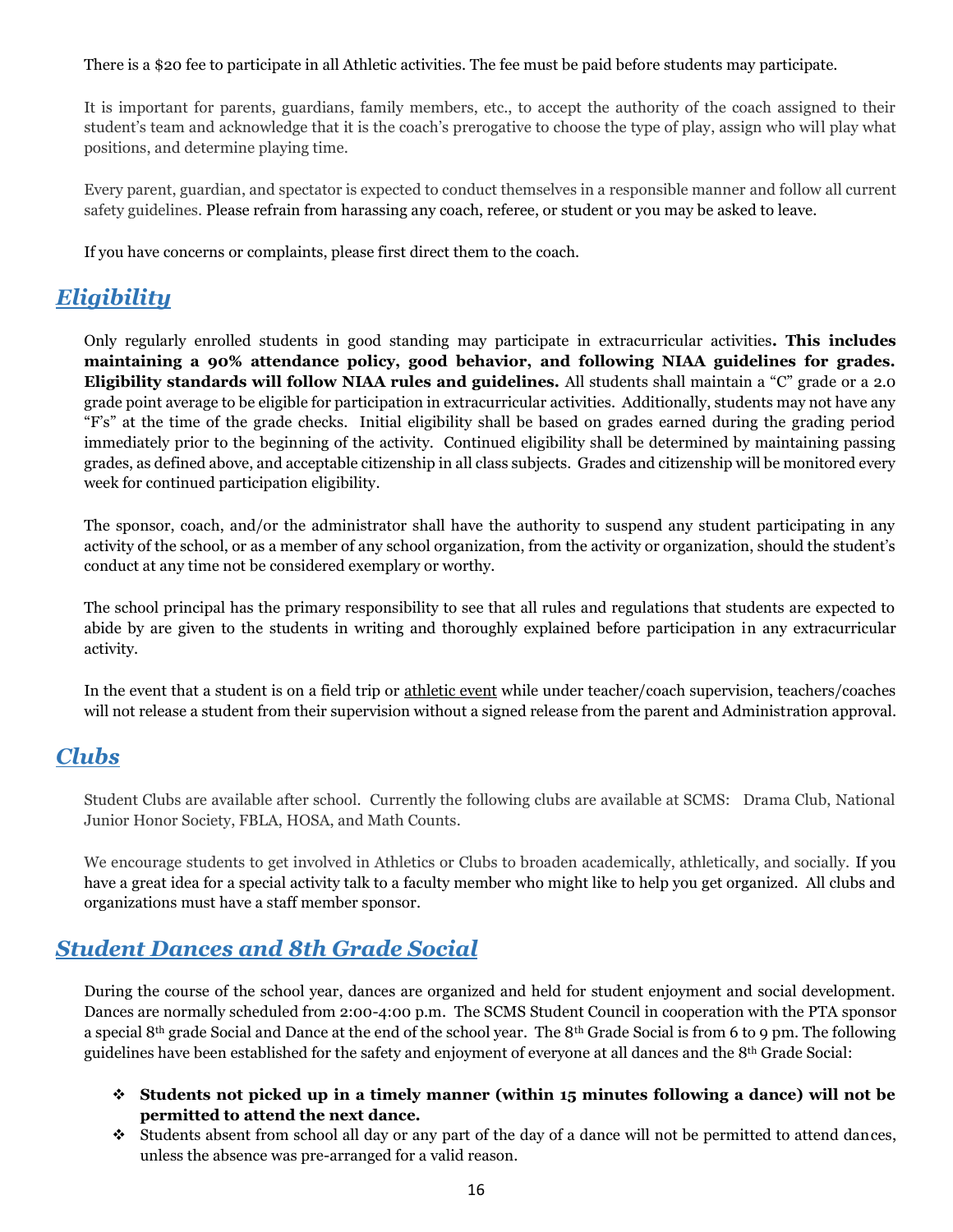- ❖ Students assigned to intervention settings, who have been suspended on the day of a school dance, or who are serving a suspension *may not* attend the scheduled dance.
- ❖ Students failing to attend assigned detention on the day of the dance may not attend.
- ❖ Students must have their SCMS Student I.D. Card with them while attending the dance.
- ❖ Only designated doors may be utilized to enter or exit the dance.
- ❖ Students need to remain in the gym unless accessing the restroom, office, or phone to call a parent for transportation. Students who leave the building may not return to the dance. They must call a parent and be picked up immediately.
- ❖ All school rules, including the SCMS Dress Code, are in effect during dances. Behavioral problems, including inappropriate dancing, will cause the student to be sent home immediately and possibly lose attendance privileges at dances for the remainder of year. In addition, misbehaving students are subject to additional disciplinary consequences as established by the Elko County School District and SCMS.
- $\bullet$  Students attending the 8<sup>th</sup> Grade Social must attend school for the whole day on the day of the Social. Students shall not leave school early that day to attend appointments of any kind, unless prior permission has been granted by an Administrator.
- ❖Any 8th Grade student that is academically ineligible or is the subject of disciplinary action for any reason during the last quarter may lose the privilege of attending the  $8<sup>th</sup>$  Grade Social (TBD by administration).
- ❖ Only SCMS 8th grade students are allowed at the 8th Grade Social. Guests are not allowed.
- ❖ Violations to any of these guidelines by students will be considered insubordination and appropriate consequences will be applied. Students who violate the rules during a dance may not be permitted to attend the next school dance.
- ❖ Dance admission is \$6. The admission fees are used to pay the DJ with the balance going towards a variety of fund-raisers.

## *ACADEMICS*

## <span id="page-16-1"></span><span id="page-16-0"></span>*Student Records*

### <span id="page-16-2"></span>*Education Records Content and Requirements*

A cumulative record card shall be kept for each student in the district. The cards of students completing elementary school shall accompany them through secondary school. The name under which the student is enrolled is not to be changed on school records, unless it be established that: (a) the original enrollment was made under an alias; or (b) the name has been legally changed by court order. If the parent insists that the student be called by some name other than his/her own, the legal name on his/her enrollment card or permanent record card shall not be changed, but the principal may enter beneath it the name that the parent wishes the student to use, i.e.: John Doe (Legal Name) John Smith (alias)

As a report card is not part of a permanent record, it is permissible to use an alias on the report card. However, the legal name must remain on all permanent records and on the register.

### <span id="page-16-3"></span>*Procedure to Inspect Educational Records*

Parents of students and eligible students themselves may inspect and review the student's education records upon request. If a parent requests to view academic files, identification may be required before any records will be released for viewing purposes. A school counselor or administrator must be present during the viewing process and must properly fill out the Records Review Register located at the front of each student's file. The principal (or other appropriate school official), as promptly as possible, shall notify the parent or eligible student of the time and place where the records may be inspected. When a record contains information about students other than a parent's child or the eligible student, the parent or eligible student may not inspect and review the portion of the record which pertains to other students.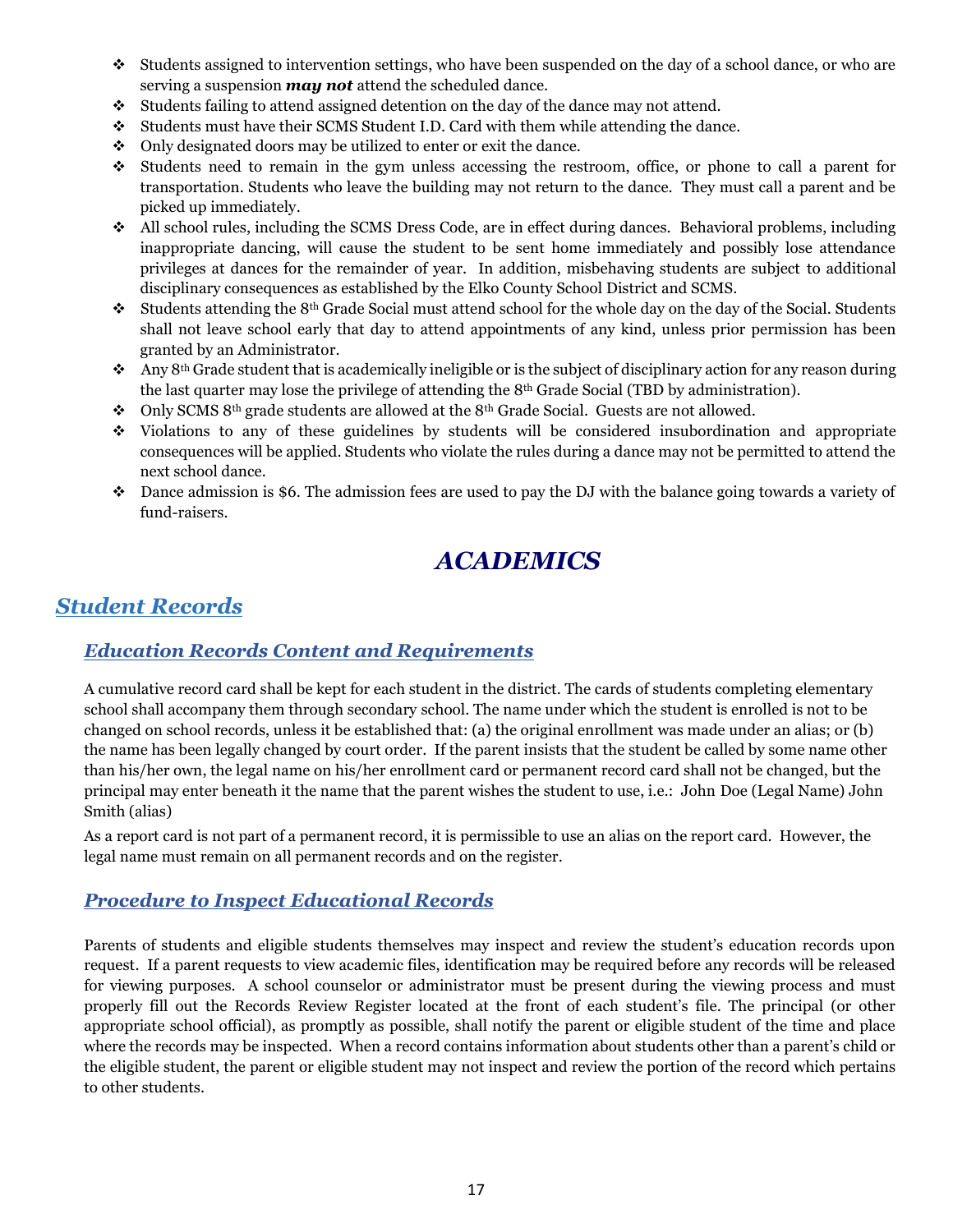### <span id="page-17-0"></span>*Correction of Educational Records*

Parents and eligible students have the right to ask to have records corrected that they believe are inaccurate, misleading, or in violation of their privacy rights under procedures of the corrections of records provided in Section 99.20 and 99.21 of the FERPA regulations.

### <span id="page-17-1"></span>*Release of Educational Records*

No educational records or information about a student will be provided to any individual who makes inquiries via telephone or fax machine without prior written authorization for release of confidential records. If information is requested in person, identification will be required before any records will be released.

Student records are released to a school when the school sends a record request form which must be authorized by a parent/guardian.

## <span id="page-17-2"></span>*Grading Policy*

*Letter Grade:* Elko County School District grade levels 3-12 are required to use letter grades and shall adhere to the following standards and/or definitions when reporting grades:

- $A = 90\% -100\%$  defined as superior achievement
- $B = 80\% 89\%$  defined as above average achievement
- $C = 70\% 79\%$  defined as average achievement
- $D = 60\% 69\%$  defined as below average achievement
- $F = 59\%$  or below defined as failure
- $W =$  Withdrawal while passing.
- WF = Withdrawal while failing.
- I = Incomplete.
- P = Pass. To be used only for non-graded special education students.
- $NG = No$  Grade
- NC = No Credit due to lack of attendance.

Grades will reflect student performance based on 30% or less on formative assessments and 70% or more on summative assessments.

### <span id="page-17-3"></span>*Progress Reports*

#### **Reporting Terms and Semester Grade Calculations (as determined by the Nevada Department of Education)**

- 1. Grading terms for elementary, middle and high school will be divided into two semesters.
- 2. All secondary courses will be at least one semester in length and .5 credits per course will be awarded to students upon the successful completion of each semester.
- 3. A progress report will be sent home at the mid-term and will indicate the student's current grade. At the end of each semester the report card will indicate the student's final semester grade.
- 4. Grades will be stored at the end of each semester.
- 5. The semester final exam will be the last summative assessment for the course and will be entered into the summative category.

Parents: Please routinely monitor your students' grades weekly grades by accessing Infinite Campus. If you have any questions, contact your child's teacher immediately. If you don't have Infinite Campus, or have any issues accessing it, you may contact the teacher or administrative by email or phone.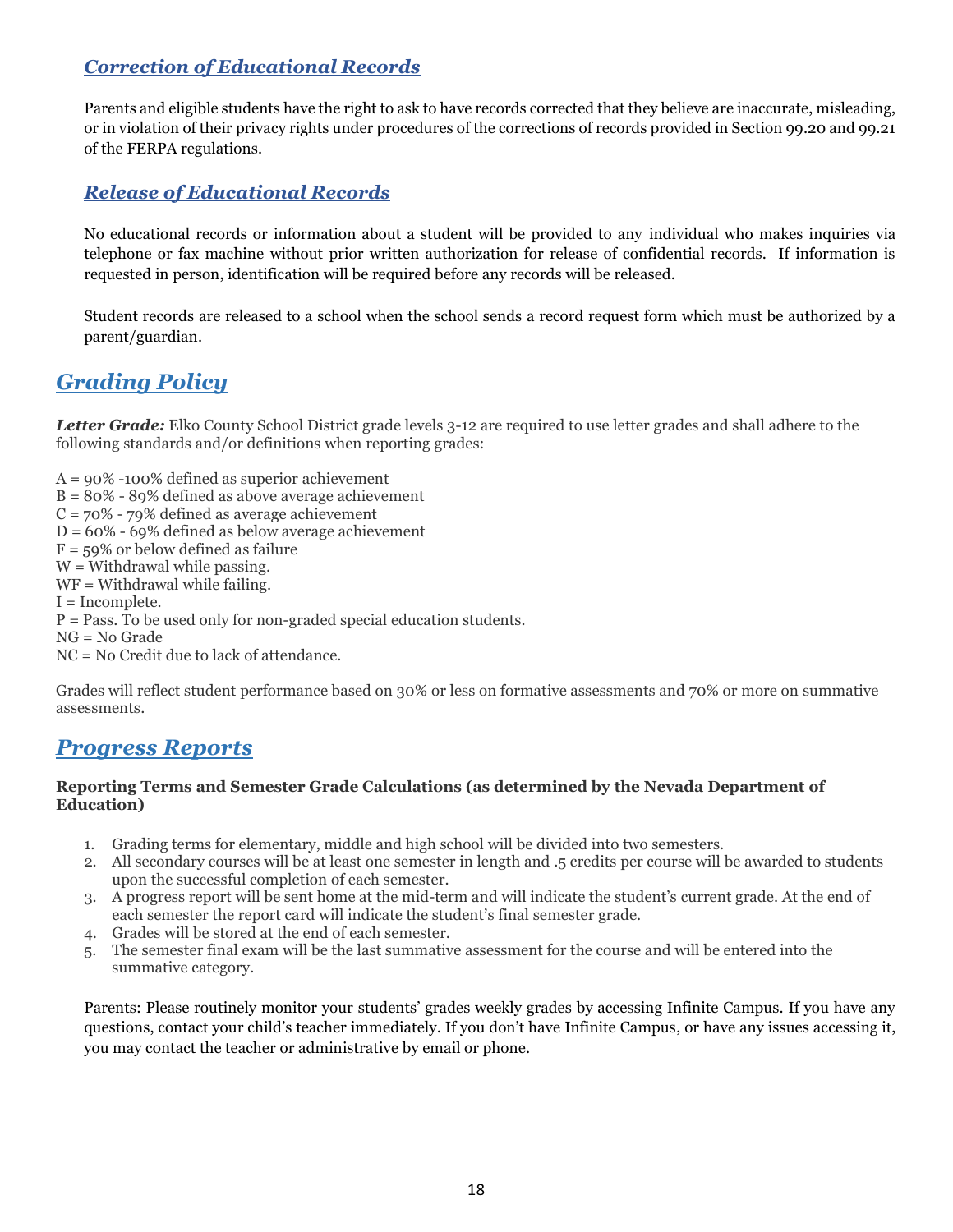## <span id="page-18-0"></span>*Honoring Good Grades*

At Spring Creek Middle School, we want to encourage academic excellence for all our students. We hold academic excellence in very high esteem. We believe that high academic achievement helps a student's progress towards personal educational goals.

## <span id="page-18-1"></span>*Awards*

At the end of the 2nd semester, students are recognized for good citizenship, high academic performance, athletics, and other personal accomplishments and contributions to our school community. Parents, Guardians, and family members are welcome.

## <span id="page-18-2"></span>*Promotion Policy*

### <span id="page-18-3"></span>*Grade 6*

The teachers, counselors, and administration will closely review records of all students who have been recommended for retention to be certain that the grades of the student reflect the need for retention. If grades reflect lack of progress or success in meeting the requirements of achievement for the grade, a conference with the parents shall be initiated. The principal shall have the final determination as to whether the child shall be retained or promoted.

### <span id="page-18-4"></span>*Grade 7 and 8*

To be promoted to high school a student must meet the ECSD Board of Trustees Minimum Attendance Policy JBBA, and is required to earn the minimum number of course credits specified by Nevada Administrative Code (NAC 389.445) during 7<sup>th</sup> and 8<sup>th</sup> grade COMBINED.

If a student does not earn enough credits, a student may be promoted to high school in certain situations.

In order to be considered for promotion, the student must choose to take summer school classes following  $7<sup>th</sup>$  or 8<sup>th</sup> grade in the subjects in which he/she is credit deficient. At a minimum, the student must meet the attendance requirements for the summer school classes and after completing the courses, the student must be no more than ½ credit deficient in English or Math, and no more than 1 credit deficient in Science or Social Studies*.*

If the credit deficiency is in a subject in which the State of Nevada administers an 8th grade Smarter Balanced Assessment (e.g. reading ELA, writing, math, and science), and the student receives a test score resulting in a "Meets Standard" or "Exceeds Standard" achievement level, the student may be promoted to high school without restriction.

If the student does not receive a "Meets Standard" or "Exceeds Standard" test score, or if there is no Smarter Balanced Assessment in his/her area of deficiency, the student may be promoted to high school and be placed on academic probation.

If a student is promoted to high school and is on academic probation, the student must enroll in remediation and/or the district sponsored credit recovery program for thee subject of his/her middle school credit deficiencies. Credits earned through middle school remediation courses do not result in credits toward a standard high school diploma. Remediation courses must be successfully completed in order for a student to be removed from academic probation.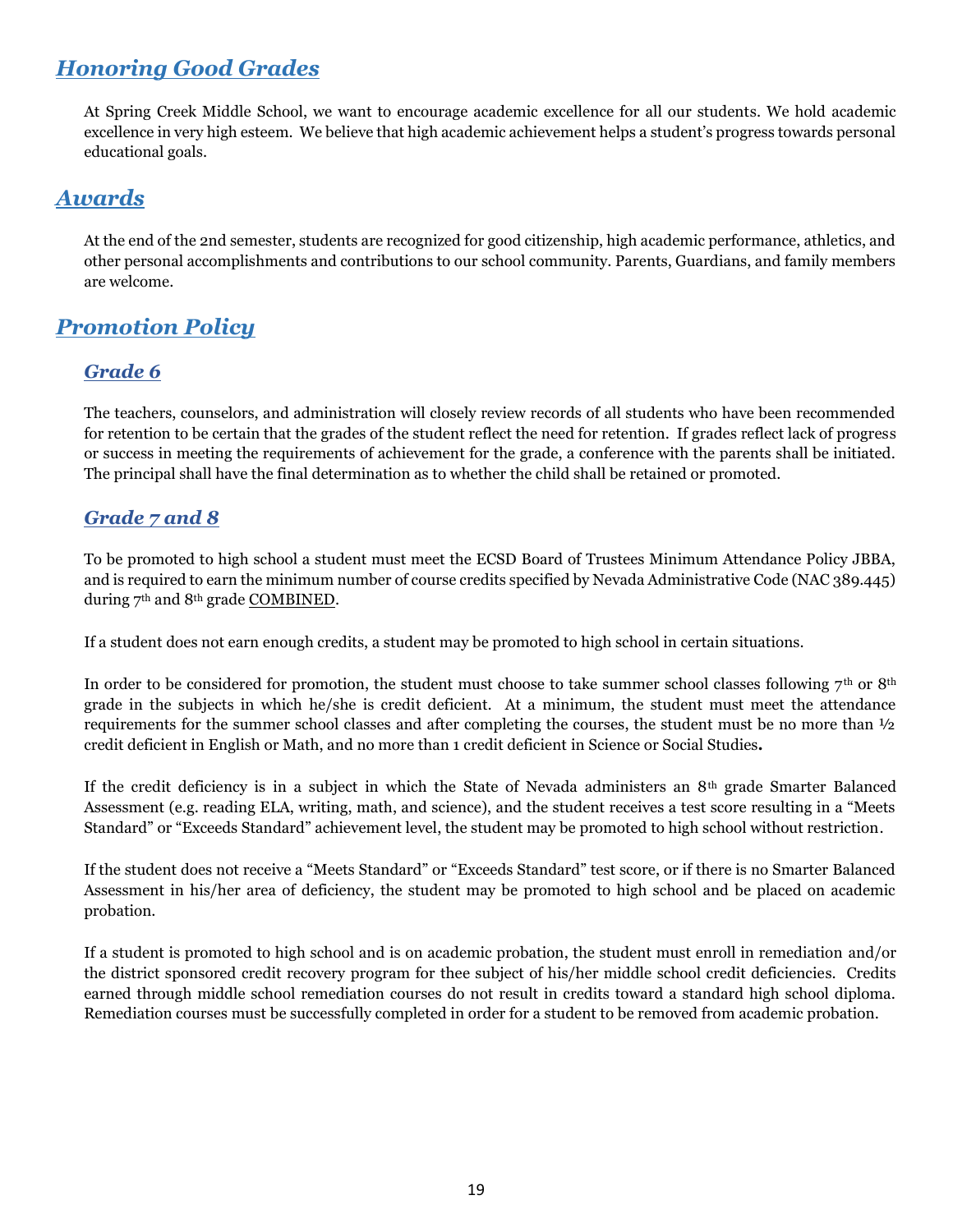## *COUNSELING AND GUIDANCE*

<span id="page-19-0"></span>The Guidance Department is ready to work for the students at SCMS. The school counselors are responsible for reporting and monitoring the academic progress of each student. They are supportive with the respect of the educational, personal, social, and career development of the students with whom they work.

It is necessary to know the policies of the SCMS Guidance Department. Confidentiality of information with regard to students and student records will be maintained at all times. In the event that an individual's health, safety, or welfare is compromised, school personnel will take action and inform appropriate persons and/or agencies to appropriately address the situation.

Conflict is a fundamental part of social and intellectual development; therefore, cooperative and effective means of conflict resolution will be emphasized. The Counselors will use the conflict resolution process and strategies to help students resolve their differences and promote healthy, respectful social relationships.

When available, SCMS counselors are available to assist you in the Guidance Office. You may sign up between classes or before or after school and/or get a pass from your teacher. If you sign up between classes, your counselor will contact you as soon as possible. **In an emergency, report to a counselor or administrator immediately.**

### <span id="page-19-1"></span>*Student Assistance*

### <span id="page-19-2"></span>*Special Education Program*

Students who qualify for Special Education are served in either the Inclusion, Self-Contained, or Resource Room setting. Teachers who are licensed to work with students who have special disabilities work with the Multi-disciplinary Team, made up of the student's parents, administration, other special education teachers, a school psychologist, regular classroom teachers, sometimes that student, and any other individual who will be working with that student, to develop an Individual Education Plan.

### <span id="page-19-3"></span>*504 Learning Plans*

Some students may not qualify for Special Education services but may qualify to be serviced by a 504 Learning Plan. A committee of school personnel who know the student, the meaning of the student's evaluation data, and the student's placement options, will convene along with the student's parents to determine an appropriate educational program to best meet the student's needs.

### <span id="page-19-4"></span>*SafeVoice*

Students who don't feel safe should report incidences to SafeVoice. Students can use SafeVoice as a way to speak up for their friends, the safety of their school, or themselves. We encourage students to take a stand against meanness and bullying and to contribute to creating a positive school climate. The reporting system can be accessed by visiting [www.safevoicenv.org](http://www.safevoicenv.org/) or calling *833-216-7233(SAFE).*

## *CODE OF CONDUCT AND DISCIPLINE*

### <span id="page-19-6"></span><span id="page-19-5"></span>*Student and Parent Responsibilities for Code of Conduct*

Students *are* responsible for understanding and adhering to this Code of Conduct and the Restoritive Discipline Plan. Parents/Guardians are responsible for helping students understand and abide by these rules and policies for recognizing that unacceptable behavior shall be subject to disciplinary action.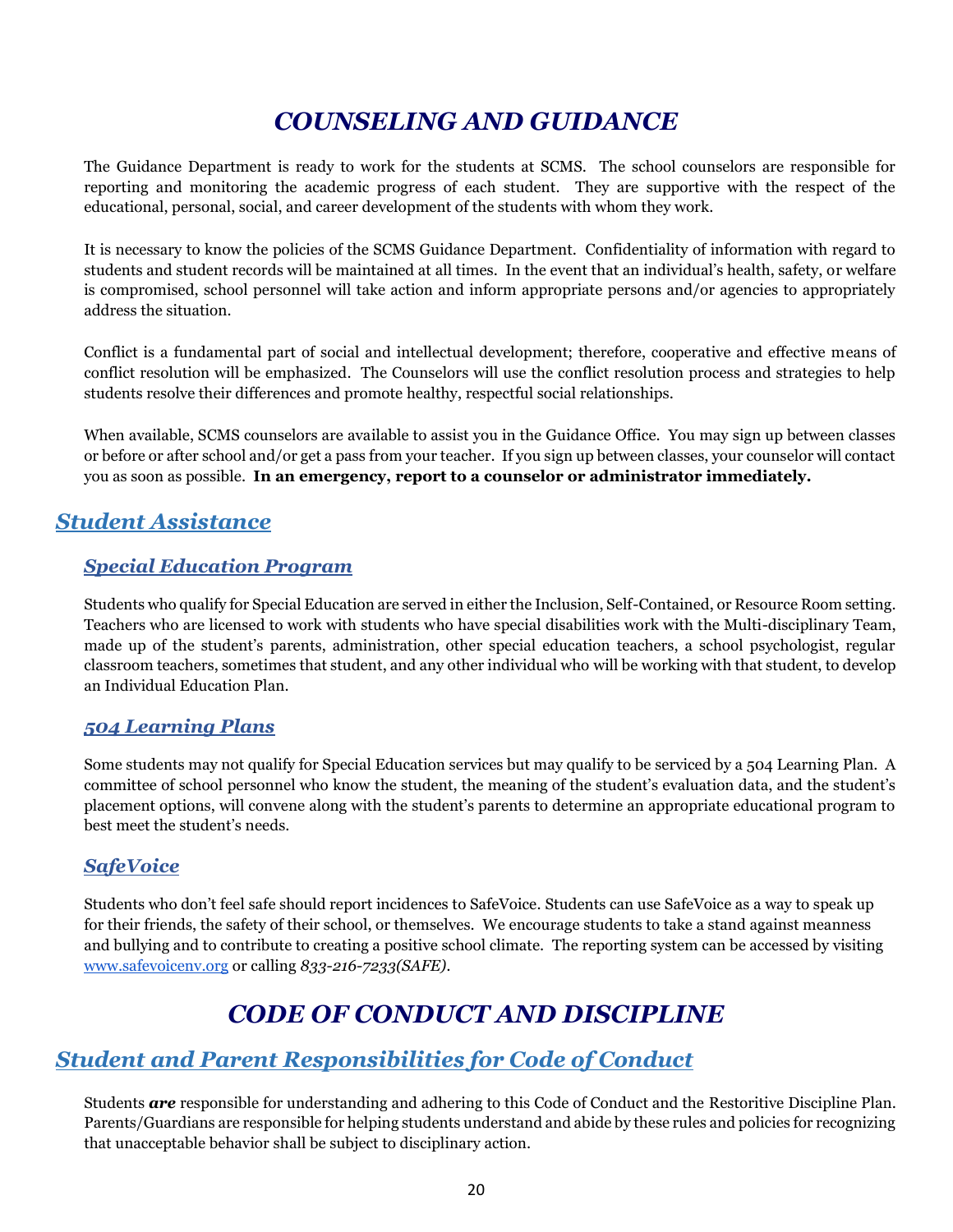## <span id="page-20-0"></span>*Student Rights and Responsibilities*

### **Students have the right to expect:**

- ❖ an atmosphere which is conducive to learning
- ❖ a curriculum which is challenging, yet appropriate to each of their needs
- ❖ teachers who desire to create an interesting and challenging learning environment
- ❖ fair and unbiased treatment from teachers and administrators
- $\bullet\bullet\bullet$  to be informed about those areas of policy that directly affect their performance and education
- $\bullet$  free and open dialogue with the administration on items of mutual interest and concern
- ❖ channels of appeal to be available for the purpose of arriving at satisfactory solutions
- ❖ those who abuse the rights of others to be properly disciplined
- ❖ leadership and guidance in educational career and post middle school endeavors

### **Responsibilities make rights possible. In order to secure the aforementioned rights, students have the following responsibilities:**

- ❖ take full advantage of the educational opportunities afforded to them
- ❖ always strive for excellence of performance in all activities in the home, school, and community
- $\bullet$  be punctual and in attendance, barring illness and other bona fide emergencies
- $\bullet$  contribute to the learning opportunities of other students
- ❖ gather facts through proper channels and meaningful dialogue prior to drawing critical conclusions

## <span id="page-20-2"></span><span id="page-20-1"></span>*Behavior Expectations*

### *Classroom and Hallway Expectations*

- ❖ Always follow the directions of the adult supervisors.
- ❖ Always use quiet voices in the building. Never yell or scream.
- ❖ Be courteous and respectful to others. Wait your turn. Hold doors open for others. Go in through the "IN" door and go out through the "OUT" doors. Use nice words like "please" and "thank you."
- ❖ Always walk while inside the building. Always walk on the right side of the hall. Please do not touch the wall or other displayed items on or near the walls.
- ❖ Keep your backpack and jackets in your locker. Backpacks are not allowed in classrooms or PE locker rooms during school hours
- ❖ Always **keep your hands to yourself.** SCMS maintains a **"Hands-off" policy.** Do not touch other students, their clothing or backpacks.
- ❖ Do not open other students' lockers. Do not trade or share lockers with other students.
- ❖ Gum and gum chewing **may be allowed.** However, teachers have the right to ban gum chewing in their classrooms.
- ❖ Do not plagiarize your work.
- ❖ Instructional time is sacred! Always be on time for class. Use the time between classes to go to your locker, use the restroom, and get a drink.
- ❖ Public display of affection (PDA) is not allowed at any time.
- ❖ Weapons drugs, tobacco products, and alcohol are not allowed.
- ❖ Tobacco, nicotine delivery device, e-cigarettes, or anything to simulate smoking as well as incendiary devices.
- ❖ Physical violence (including fights), threats, harassment of any kind (physical, verbal, sexual, etc.) will not be tolerated and subject to prescribed consequences.
- ❖ Vulgar language is not allowed and subject to prescribed consequences.
- ❖ Severe non-compliance of behavioral expectations will not be tolerated and subject to prescribed consequences.
- ❖ Activities of any kind that endanger the health, safety, or welfare of any person will not be tolerated and subject to prescribed consequences.
- ❖ Vandalism of any kind will not be tolerated and subject to prescribed consequences.
- ❖ **ALL SCMS students attending high school sporting events** *must* **be accompanied by a guardian or parent. If behaviors occur the ECSD Progressive Discipline Policy will be followed.**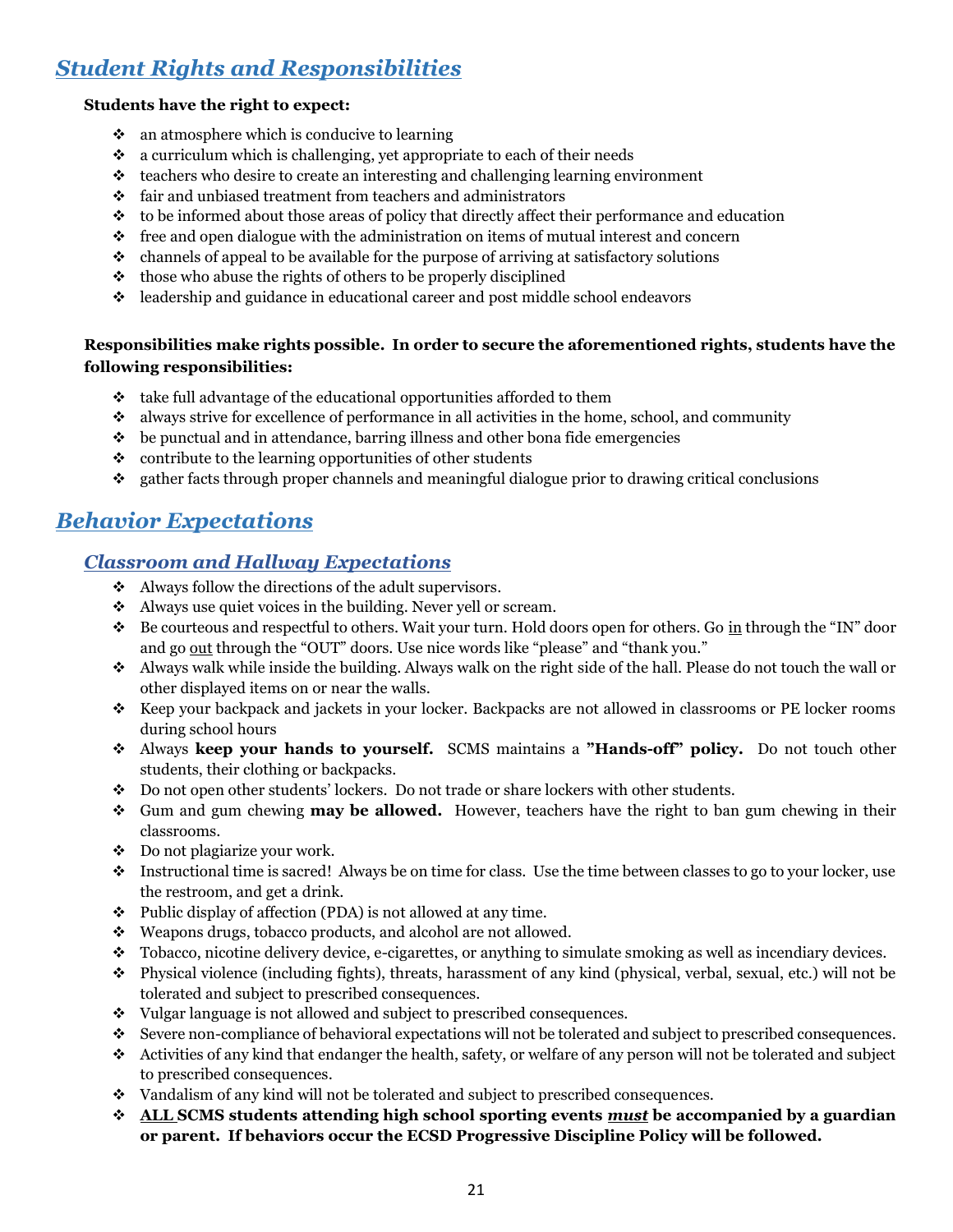### <span id="page-21-0"></span>*Fountain and Bathroom Expectations*

#### **Drinking Fountains**

- ❖ Stand behind the person drinking until that person has finished.
- ❖ Be respectful to the person using the drinking fountain.

#### **Bathrooms**

- ❖ Never run, shove, push, crowd others, touch others, or play while in the bathroom
- $\bullet$  Do not put paper towels or other inappropriate items down the toilets or into the urinals
- ❖ Maintain respectful and hygienic behavior practices at all times.

### <span id="page-21-1"></span>*Lunchroom Expectations*

- ❖ Follow the directions of the adult supervisor.
- ❖ **Students are required to use their lunch cards during lunch.**
- ❖ Have your lunch card ready for the adult supervisor.
- ❖ Stand in line quietly. Use quiet voices at all times.
- ❖ Clean up your area when finished eating. Throw all trash and leftovers away in a garbage can.
- ❖ Lunch room or food brought from home will not be permitted to be taken outside of the lunch room.
- ❖ Use good table manners at all times. Never throw food.
- ❖ Use appropriate language at all times.

### <span id="page-21-2"></span>*Assembly Expectations*

- ❖ Always enter and leave the gym quietly.
- ❖ Always be respectful of the presenter and be a good listener.
- ❖ Never *boo*, *hiss*, or use disrespectful noises.
- ❖ Leave backpacks, jackets, and personal objects in the classroom except when you are instructed to bring them.
- ❖ Do not leave the area unless given permission.
- ❖ Stay seated until your class is dismissed.

### <span id="page-21-3"></span>*School Grounds Expectations*

- ❖ Follow directions given by the adult supervisor.
- ❖ Comply with discipline requests immediately.
- ❖ Hangout/talk/play only in designated areas.
- ❖ Use appropriate language at all times.
- ❖ Do not throw anything but balls and equipment that is designed to be thrown. (Hard baseballs are not allowed.)
- ❖ Gum and gum chewing are permitted; however, it is at the discretion of teachers and administration.
- ❖ SCMS students are not allowed on Sage or SCHS campuses without permission or unless they are attending an approved activity. SCMS students must follow all rules of behavior as established at SCMS and those rules of behavior at Sage and SCHS while on their respective campuses.
- ❖ No invented games that involve anything which could result in injury.
- ❖ **Harassment or BULLYING of any type WILL NOT BE TOLERATED**
- ❖ Walk bicycles on school grounds.
- ❖ Do not throw dangerous objects like rocks, sticks, snowballs, or any other items.
- ❖ Play fighting or rough horseplay is not allowed on school grounds.
- ❖ Tackle football or other tackle games are never allowed.
- ❖ Do not climb on fences, walls, soccer goals, mobile classrooms, ramps, or landscape mounds or benches.
- ❖ Rollerblades, roller skates, skateboards, and scooters are not to be used on school grounds.

## <span id="page-21-4"></span>*Student Behavior Management*

Teaching and learning is too important to allow misbehavior to interfere with the educational process. SCMS operates under the assumption that all behavioral and expectations need to be taught to each student to help him/her be a successful learner in school and to help students become masters of their own behavior. SCMS also believes that appropriate discipline must be administered in order to modify behavior.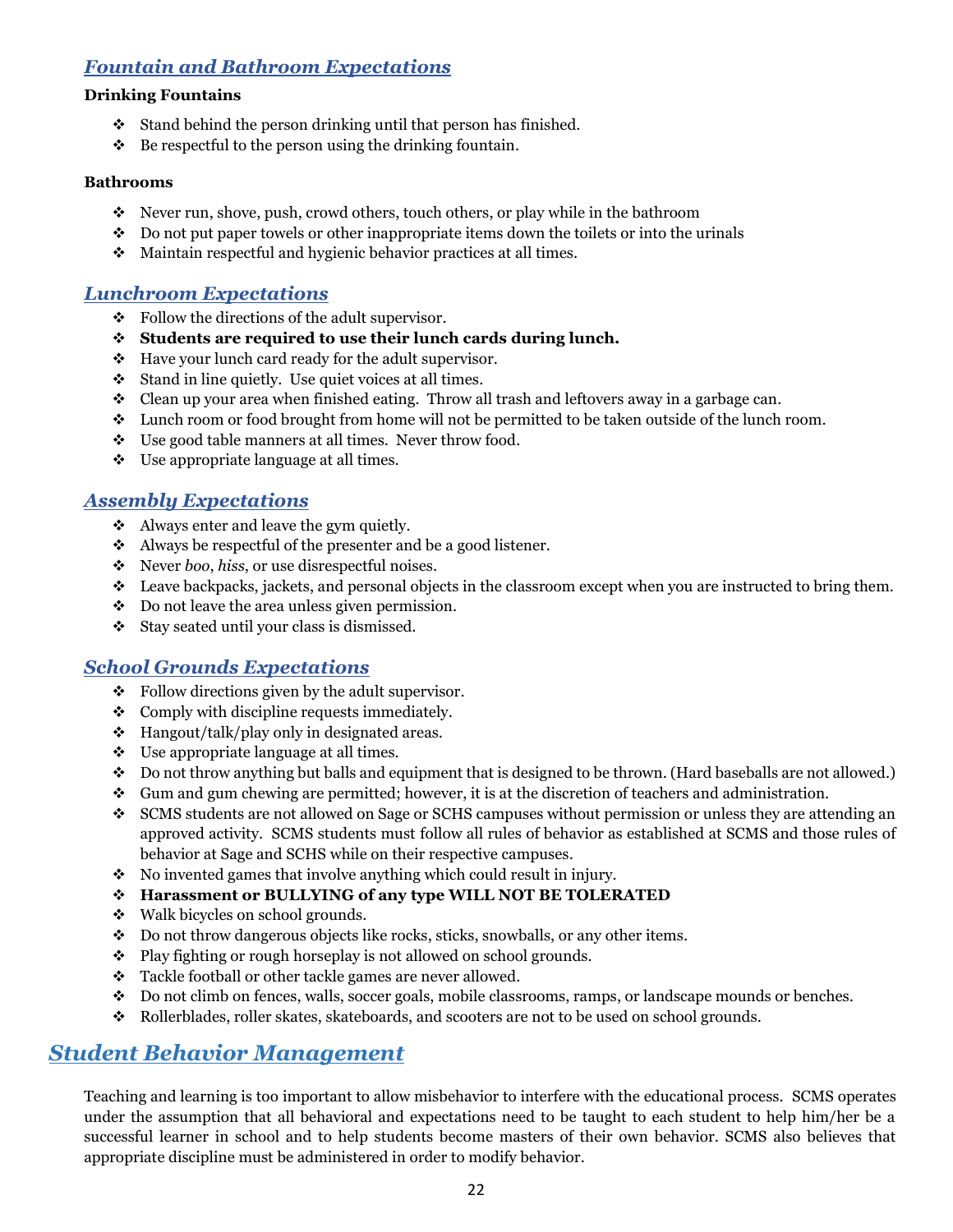The staff and administration at Spring Creek Middle School are aware that the vast majority of students and parents want and expect an instructional environment which is conducive to a positive educational atmosphere. We are also aware that the majority of students accept their responsibilities as demonstrated by their positive conduct and everyday interaction with other students, faculty, and staff.

Student Discipline is determined by the behavior infraction. Discipline begins in the classroom and when the behavior interrupts the learning of the student, learning of other students, and the instruction by the teacher then the student may be referred to administration. Administration will then determine the infraction, its severity, the consequence and subsequent action.

## <span id="page-22-0"></span>*State Laws, Policies, Rules and Regulations*

The State of Nevada and the Elko County School District have clearly defined policies relating to certain student discipline infractions and subsequent consequences. The violation of the following rules of behavior by a student, on school property, may result in appropriate discipline of the student.

### <span id="page-22-1"></span>*Administration will follow the ECSD Restorative Discipline Policy:*

<span id="page-22-2"></span>The violation of the following rules of behavior by a student "on school property" may result in appropriate discipline of the student:

- (1.) Malicious damage to school property;
- (2.) Willful disobedience to administrators, teachers, or other school personnel:
- (3.) Possession of an intoxicating liquor, a controlled substance or a counterfeit substance;
- (4.) Using or being under the influence of an intoxicating liquor or a controlled substance;
- (5.) Hazing in connection with any school or social activity relating to school;
- (6.) Impairing the health, safety, or welfare of teachers, students, or other persons;
- (7.) Impertinent language toward administrators, teachers or other school personnel;
- (8.) Use of profane or vulgar language;
- (9.) Use of tobacco;
- (10.) Sexual harassment of student(s), administrators, teachers or other school personnel;
- (11.) Being guilty of conduct which interferes with the maintenance of school discipline;
- (12.) Being guilty of conduct which warrants the reasonable belief that disruption of school operations will likely result;
- (13.) Committing any other act which would be a crime under the Nevada Revised Statutes if committed by an adult;
	- (14.) Bullying as defined elsewhere in Board Policy.

For purposes of this policy, "on school property" includes conduct in a school vehicle, at a school function, or otherwise off school property that adversely affects the operation of the school.

A copy of the rules of behavior, prescribed discipline and procedures to be followed in imposing discipline (i.e. this entire policy J.D. in reprinted form) must be distributed to each pupil at the beginning of the school year and to each new pupil who enters school during the year. Copies must also be made available for inspection at each school located in the District in an area on school property which is open to the public.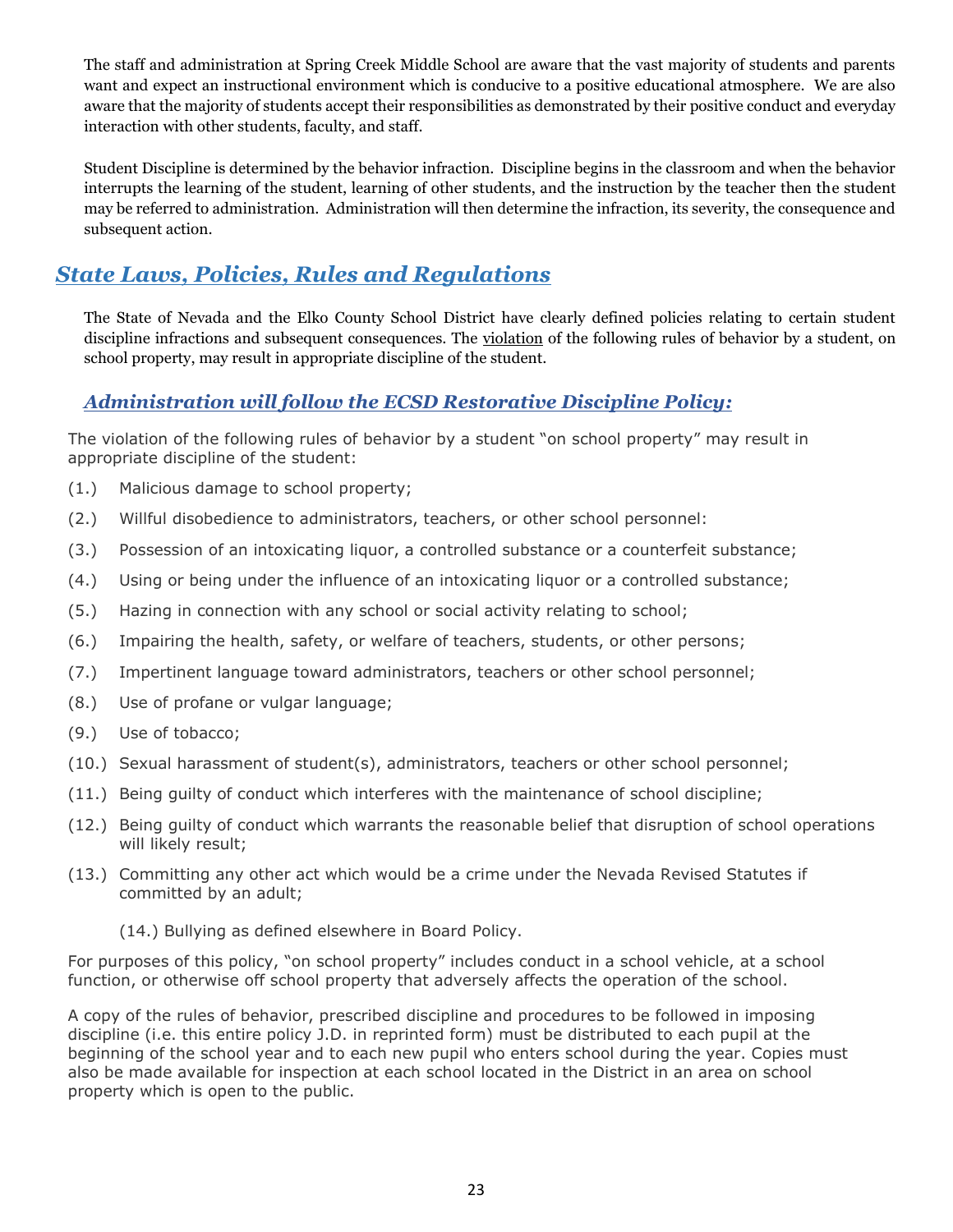### *Truancy*

#### **NRS 392.140 - Habitual Truancy**

Pursuant to N.R.S. 392.140, a student is a "habitual truant" as follows: 1. Any child who has been declared a truant three or more times within one school year must be declared a habitual truant.2 .Any child who has once been declared a habitual truant and who in an immediately succeeding year is absent from school without the written:(1.)Approval of his teacher or the principal of the school pursuant to subsection 1 of N.R.S. 392.130; or (2.)Notice of his parent or legal guardian or other person who has control or charge over the pupil pursuant to subsection 3 of N.R.S. 392.130, may again be declared a habitual truant.3. The provisions of this section apply to all pupils who are less than 18 years of age and enrolled in public school, including 17 year olds.5.Report of Habitual Truant by Principal: 1.If a student is a habitual truant, the principal of the school must in all cases report the student to a school police officer or local law enforcement agency for investigation and issuance of a citation, if warranted, in accordance with N.R.S. 392.142. 2. The principal shall refer the student to the District's Attendance Advisory Board if the parent or legal guardian has signed a written consent agreeing to release the student's records to the District's Attendance Advisory Board. *See Board Docs (At ECSD https://www.boarddocs.com/nv/elkcsd/Board.nsf/Public#) JBCAA for further attendance requirements.*

### <span id="page-23-0"></span>*Bullying and Cyber Bullying*

#### **NRS 388.122 and ECSD policy JDA**

A. "Bullying" means a written, verbal or electronic expression or a physical act or gesture, or any combination thereof, that is directed at a pupil or group of pupils and:

a) Has the effect or can reasonably be expected to have the effect of:

i. Physically harming a pupil or damaging the property of a pupil; or

ii. Placing a pupil in reasonable fear of physical harm to the pupil or damage to the property of the pupil; or

b) Interferes with the rights of a pupil by:

i. Creating an intimidating or hostile educational environment for the pupil; or

ii. Interfering with the academic performance of the pupil or the ability of the pupil to participate in or benefit from services, activities or privileges provided by a school; or

c) Is an act or conduct described in paragraph (a) or (b) and is based upon the:

i. Actual or perceived race, color, national origin, ancestry, religion, gender, sexual orientation, physical or mental disability of a pupil, or any other distinguishing characteristic or background of a pupil; or

ii. The association of a pupil with a person having one or more of those actual or perceived characteristics. The term includes, without limitation:

a. Repeated or pervasive taunting, name-calling, belittling, mocking or use of put-downs or demeaning humor;

b. Behavior that is intended to harm another person by damaging or manipulating his or her relationships with others by conduct that includes, without limitation, gossip or spreading rumors;

c. Non-verbal threats or intimidation such as the use of aggressive, menacing or disrespectful gestures;

d. Threats of harm to a pupil, to his or her possessions or to other persons, whether such threats are transmitted verbally or in writing;

e. Blackmail, extortion or demands for protection money or involuntary loans or donations;

f. Blocking access to any property or facility of a school;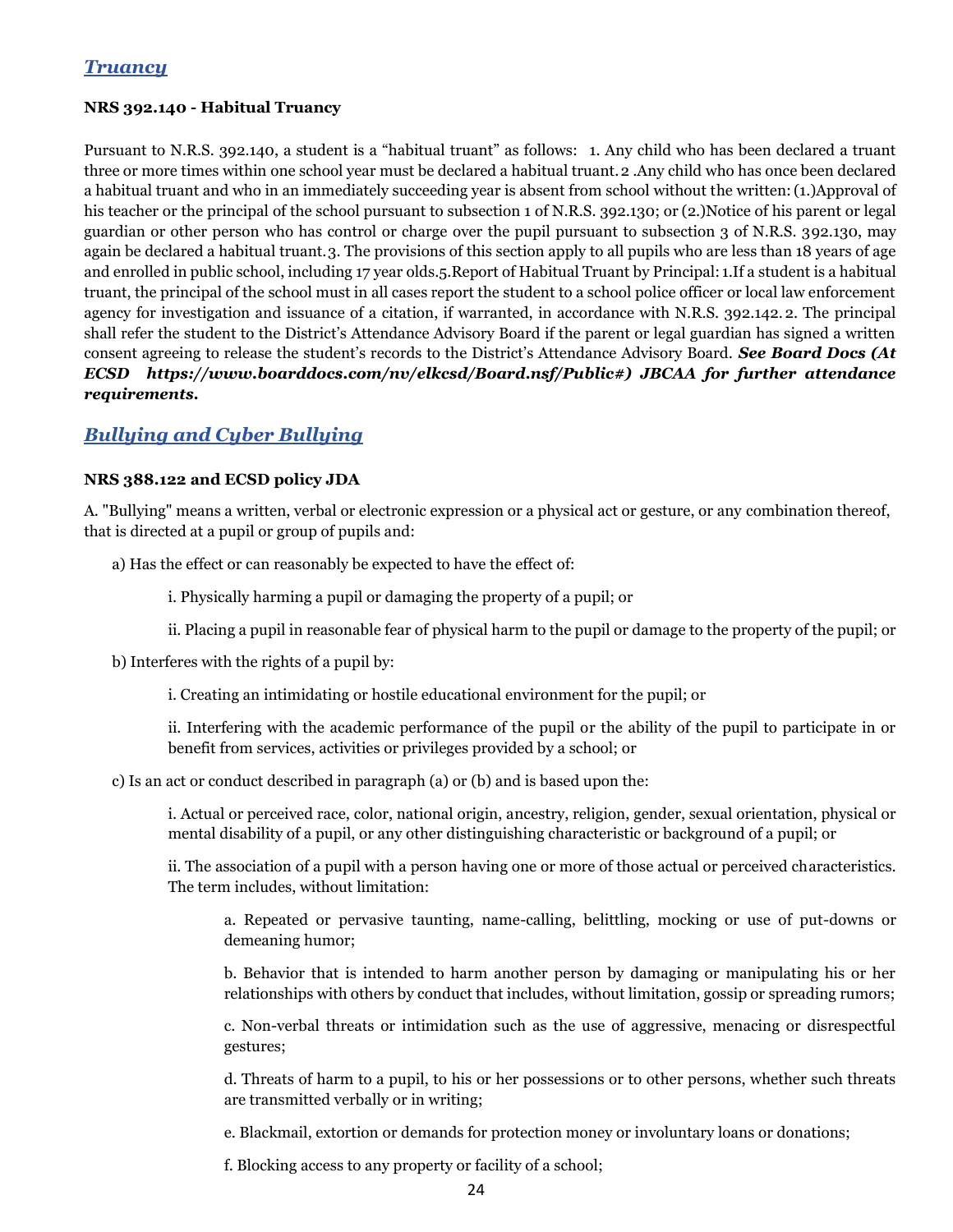g. Stalking; and

h. Physical contact with or injury to another person or his or her property.

B. "Cyber-bullying" means bullying through the use of electronic communication. The term includes the use of electronic communication to transmit or distribute a sexual image of a minor. As used in this section, "sexual image" means any visual depiction, including, without limitation, any photograph or video of a minor simulating or engaging in sexual conduct or of a minor as the subject of a sexual portrayal. "Sexual portrayal" means the depiction of a person in a manner which appeals to the prurient interest in sex and which does not have serious literary, artistic, political or scientific value.

**\*Note For adults and students in our building.** - No profanity or verbal abuse will be tolerated when speaking with SCMS staff/administration or as a result the conversation will be terminated and you may be asked to leave. You may reschedule a time to speak with administration at a later date. All conversations will be kept professional in nature.

### **Further explanation of the above stated laws and policies are available on the school district website or upon request.**

## <span id="page-24-0"></span>*Interviews in School for Investigative Purposes*

### <span id="page-24-1"></span>*By School Administrators or Designee*

School officials have the rights and duty to interview students when investigating crimes, or reports thereof, committed during the school hours or on school property without prior notification or presence of parents.

### <span id="page-24-2"></span>*By Law Enforcement Office at Request of School Authorities*

The administrator may exercise his/her discretion in determining whether to request assistance of law enforcement in investigating a crime, or allegation of a crime, committed in the school building or on school grounds during school hours. Attempts shall be made to contact parents. Law enforcement guidelines shall be followed regarding any interview, search, or arrest.

## <span id="page-24-3"></span>*SCMS Specific Rules Not Listed Under State Laws and District Policies*

### <span id="page-24-4"></span>*Forgery, Misrepresentation, Plagiarism*

Impersonating a parent on the phone or signing in for a parent, school employee or medical personnel, etc., are all considered forgery or misrepresentation. Altering notes, documents, etc., for personal benefit or for the benefit of another student is considered misrepresentation.

Plagiarism is taking or copying ideas from another (i.e. person, book, internet, reference, etc.) and passing them off as one's own ideas. Any student who assists another student in plagiarism is considered to be participating in plagiarism.

### <span id="page-24-5"></span>*Tardiness*

Instructional time is sacred at SCMS. Students are expected to be in their assigned classrooms before the bell rings each block of the school day. Students who are late to school will have a tardy logged on their attendance and SCMS will prescribe a consequence if the tardies become excessive. Students who are tardy to class are expected to present a pass upon arrival to class. If students are tardy to class due to their own unexcused behavior they may receive a referral for disruption of class or willful disobedience. Hall passes are required for students to be in the halls while classes are in session. Students in the hall without passes will be considered tardy. Teachers at SCMS will emphasize promptness on the part of students.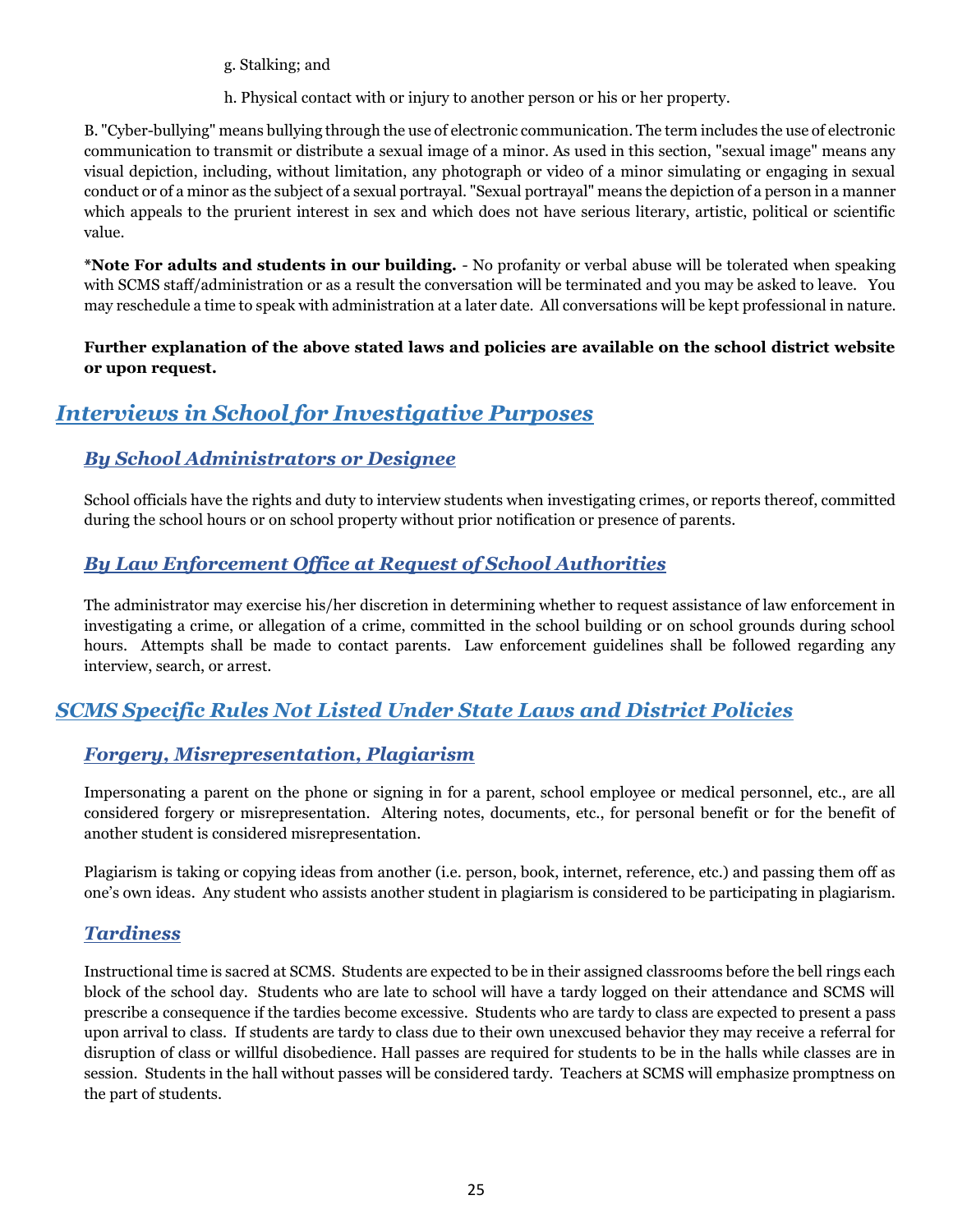## <span id="page-25-0"></span>*Public Display of Affections- PDA*

At SCMS we maintain a "hands off" policy. Students are to keep their hands to themselves and off others. This includes horseplay as well as display of affection. Holding hands, locking arms, kissing, hugging, and fondling of any kind will not be tolerated. Students engaged in public displays of affection will be disciplined as outlined in the SCMS Progressive Discipline Plan.

### <span id="page-25-1"></span>*J.D.B.A. - Electronic Devices (cell phones, headphones, watches, etc.)*

Electronic devices are allowed on the SCMS campus. Cell phones and other electronic devices may not be used during the regular instructional period and transition times. Cell phones and other electronic devices may be used before and after school, at lunch, and on school sponsored trips, as long as they meet the requirements of the Elko County School District Acceptable Use Policy. See the ECSD Electronic Device policy for more information.

### <span id="page-25-2"></span>**CONSEQUENCES FOR VIOLATION OF THE POLICY**

### **First Offense**

- ❖ The electronic device shall be confiscated.
- $\div$  The parent/legal guardian shall be notified.
- $\cdot \cdot$  The electronic device shall be turned over to the parent/legal guardian.
- ❖ A warning shall be given regarding the consequence(s) for any future violation of the policy.

### **Second Offense**

- ❖ The electronic device shall be confiscated.
- ❖ The parent/legal guardian shall be notified.
- ❖ The electronic device shall be turned over to the parent/legal guardian.
- ❖ School determined consequences for "administrative insubordination" or "disregard for school rules."
- $\cdot \cdot$  The policy shall be again reviewed with this student and his/her parent/legal guardian.
- $\triangle$  A further warning shall be given regarding the consequence(s) for any future violation of this policy.

#### **Third Offense**

- ❖ The electronic device shall be confiscated.
- ❖ The parent/legal guardian shall be notified.
- ❖ The electronic device shall be turned over to the parent/legal guardian.
- ❖ School determined consequences for "administrative insubordination" or "disregard for school rules."
- ❖ Electronic device privileges shall be revoked for a period of 90 school days
- ❖ The policy shall be again reviewed with this student and his/her parent/legal guardian.
- $\triangle$  A further warning shall be given regarding the consequence(s) for any future violation of this policy.

#### **Fourth Offense**

- ❖ The electronic device shall be confiscated.
- $\cdot \cdot$  The parent/legal guardian shall be notified.
- ❖ The electronic device shall be turned over to the parent/legal guardian.
- ❖ School determined consequences for "administrative insubordination" or "disregard for school rules."
- ❖ Electronic device privileges shall be revoked for a period of 180 school days

#### \*\**Bringing electronic devices to school – you do so at your own risk*

#### \*\**SCMS and ECSD will not be held liable for lost or stolen electronic devices.*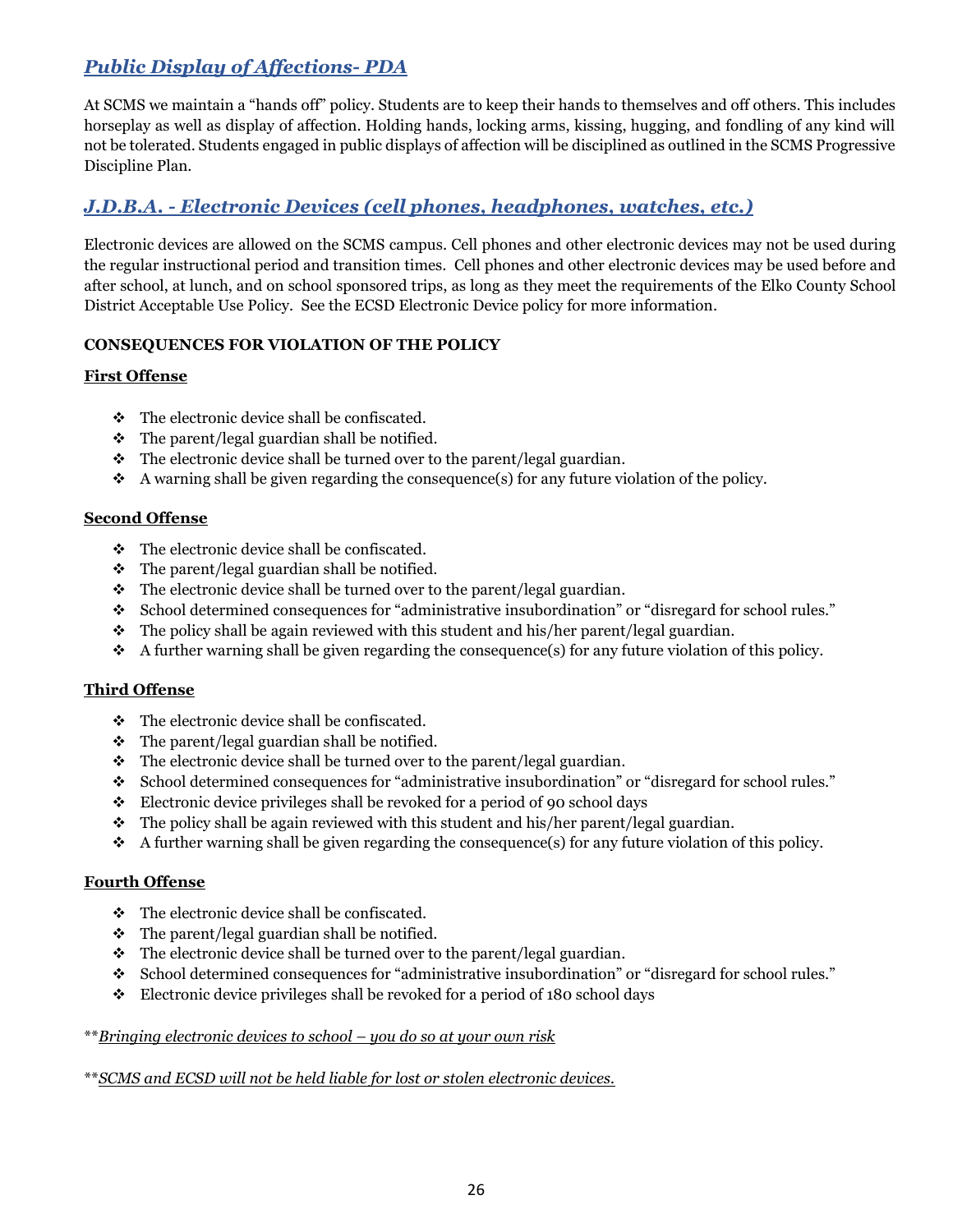### <span id="page-26-0"></span>*Student Dress and Appearance Code*

The responsibility for the appearance of the students of the Elko County School District rests with the parents and the students themselves. It is the intent of this policy only to ensure a clean and healthful environment in the Elko County Public Schools. Therefore, limitations on student dress and grooming will be left to the discretion of Administration when in his opinion the students' dress and/or grooming become obscene, filthy, unhealthy, or become a distraction to or interferes with the educational process. Any student whose dress and grooming are not consistent with the intent of this policy may be suspended from school by the building principal and be readmitted only after a satisfactory conference with the student's parents. A complete written report of each suspension will be maintained in the student's file. Students violating the dress code will be sent to the office to call home for another clothing item or will be directed to put on SCMS P.E clothing, which is to be returned the next day.

Legitimate school concerns that justify the rules related to our dress code include:

- ❖ Creating a positive educational environment
- ❖ Furthering the interest of student health and safety
- ❖ Encouraging adherence to rules
- ❖ Promoting a general atmosphere of order and discipline in the school environment
- ❖ **Hat Day (Friday) is reserved for hats only. Anything viewed as non-traditional must be approved by administration.**

Following are some general outlines to student dress and grooming at Spring Creek Middle School. Limitations to student dress are not limited to what is outlined below.

- ❖ Clothing will be no shorter than the mid-thigh area. No exposed skin above the mid-thigh, including holes in jeans and slits in skirts.
- ❖ Pajamas or other nighttime wear is **not** allowed to be worn at school, including house slippers.
- ❖ Transparent clothing, low cut blouses, and crop tops are not permitted. No skin may be showing between the bottom of the shirt/blouse and the top of the pants/skirt. Sleeveless tops must fit under the arm. Cleavage, undergarments, or bra may not be exposed. *We will follow the two-finger rule on the width of the straps that are permitted on shirts.*
- ❖ Clothing is to fit appropriately and be worn on the hip or at the waist. **No sagging and bagging of pants.**
- ❖ Clothing, jewelry, or accessories that advertise, reference, or imply connotations to controlled substances, tobacco, alcohol, or anything of a sexual nature are not permitted.
- ❖ Distracting contact lenses and hats, caps, scarves, bandanas, or other head coverings are not permitted.
- ❖ Chains are not to be worn as belts, necklaces, or attached to wallets. Spiked jewelry or accessories of any type are not permitted.
- ❖ No criminal gang related apparel, accessories or symbols, including, but not limited to, chains or bandanas.
- ❖ Body/facial piercing that is determined to diminish students' safety, including any jewelry, is not permitted. Students will be asked to remove piercings and jewelry that are a safety hazard during certain activities including P.E.
- ❖ Footwear must be worn at all times and must offer sanitary and safety protection.
- ❖ Hats are not allowed to be worn in the building with exception of special school-wide dress days and on Fridays when a hat pass is purchased and required. A parent will be required to come to the school and pick up a hat EACH TIME it is confiscated.

### <span id="page-26-1"></span>*Definitions & Common Consequences*

### **Dangerous Weapon(s)**

"Dangerous Weapon" includes, without limitation, a blackjack, slingshot, billy, sand-club, sandbag, metal knuckles, dirk, dagger, a nunchaku, switchblade knife or trefoil, as defined in N.R.S. 202.350, a butterfly knife or any other knife described in N.R.S. 202.350 or **any other object which is used, or threatened to be used, in such a manner and under such circumstances as to pose a threat of, or cause bodily injury to a person**.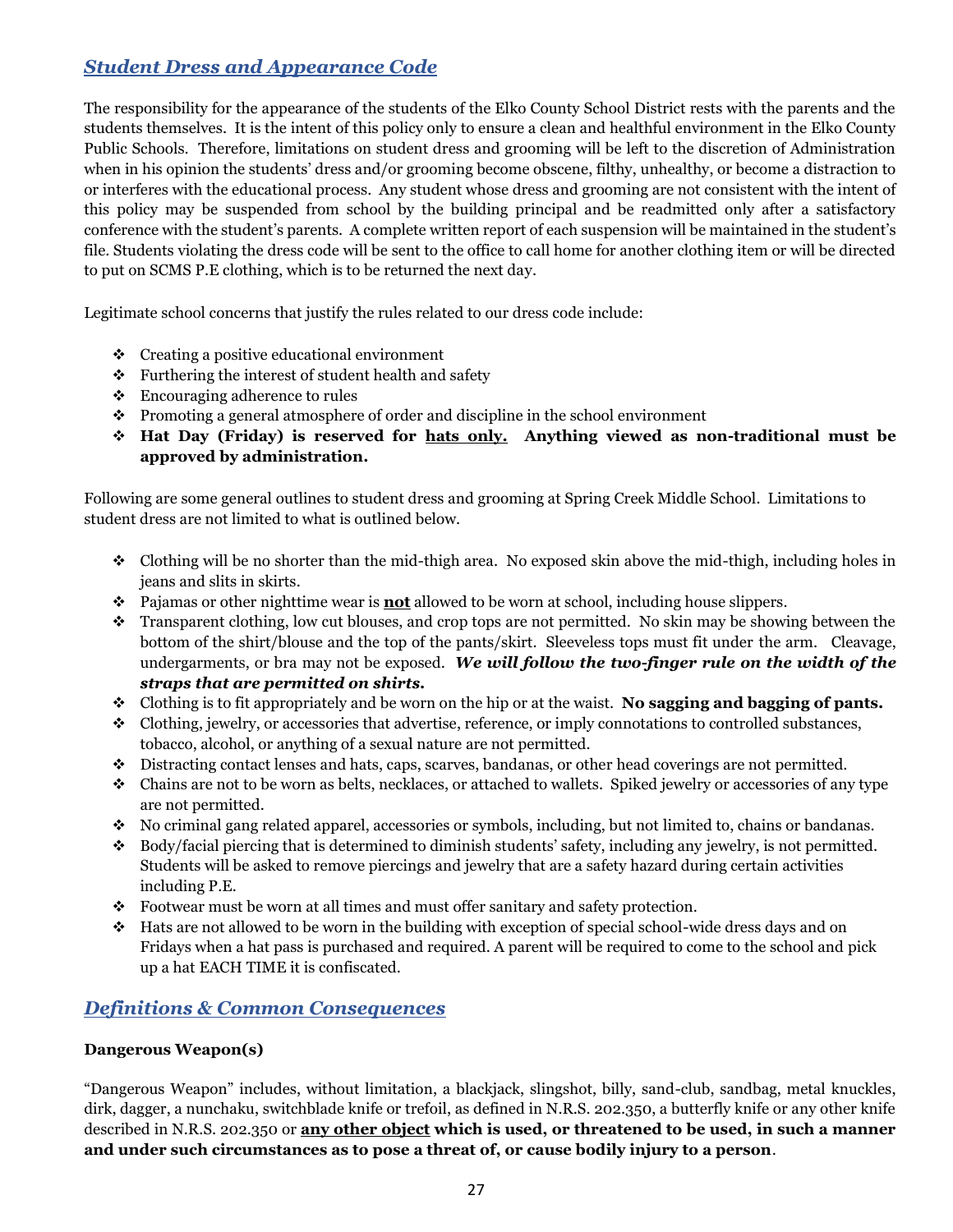#### **Under N.R.S. 202.350**

"Nunchaku" means an instrument consisting of two or more sticks, clubs, bars or rods connected by a rope, cord, wire, or chain used as a weapon in forms of Oriental combat:

"Switchblade Knife" means a spring-blade knife, snap-blade knife or any other knife having the appearance of a pocket knife, any blade of which is two (2) or more inches long and which can be released automatically by a flick of a button, pressure on the handle or the other mechanical device, or is released by any type of mechanism.

"Trefoil" means an instrument consisting of a metal plate having three or more radiating points with sharp edges, designed in the shape of a star, cross or other geometric figure and used as weapon for throwing.

**Firearm -** "Firearm" includes without limitation, any pistol, revolver, shotgun, or any device, whether loaded or unloaded, operable or inoperable, designed to be used as a weapon from which a projectile may be expelled through the barrel by the force of any explosion or other form of combustion; or from which a metallic projectile, including any ball bearing or pellet, may be expelled by means of spring, gas, air or other force; or explosive substance or device, and any other item included within the definition of a "firearm" in 10 U.S.C 921, as that section existed on July 1, 1995.

**Knife -** Knives of **any type or size** not defined in N.R.S. are also **not permitted** to be brought to school for any reason and possession of any knife may be cause for a 90-day out of school suspension.

**ED** – Electronic Device (includes cell phones, MP3 players, pagers, handheld games, computers, etc.)

**HDP** - Habitual Disciplinary Problem: A classification of student behavior in NRS 392.4655 that results in a 90 – school day or more, long term suspension. A principal of a school shall deem a student enrolled in the school a "Habitual Disciplinary Problem" if the school has written evidence which documents that in 1 school year:

- 1. The student has threatened or extended, or attempted to threaten or extort another student, or a teacher or other personnel employed by the school; or
- 2. The student has been suspended for initiating at least two fights on school property, at an activity sponsored by a public school, on a school bus, or, if the fight occurs within 1 hour of the beginning or end of a school day, on his/her way to or from school; or
- 3. The student has a record of five suspensions from school for any reason.

**HT** - Habitual Truant: A student who has received his/her third truancy referral, citation, or notice.

**ISS** – In-School Suspension: Student removed from regular classes and placed in an ISS room with supervision for the entire day. Classroom teachers will be notified of students serving ISS and will deliver class work to the ISS supervisor.

**JBB, JCD, JBB, etc**. – Elko County School District Policies

**LD** – Lunch Detention: Students are assigned to report to designated classroom(s) for  $1^{st}$  or  $2^{nd}$  lunch detentions. Students assigned to lunch detention will report to the correct classroom before the tardy bell where they will remain for the entire lunch period. If they choose to eat school lunch it will be delivered to them if they have money in their accounts. Students will work on class work, read or be assigned work by the LD supervisor. Students are not allowed to visit with each other during lunch detention. Students who are late for LD or miss LD will be assigned an additional day of LD for the first violation. Additional tardiness, skipped, or missed LD will result in In-School Suspension.

**NRS** – Nevada Revised Statue: Nevada state law statues.

**OSS**/**LTS** - Out of School Suspension: Student is removed from campus and prohibited from coming back on to campus for any reason or attending any school sponsored activities for the duration of the OSS. When a student is assigned OSS it is required that a conference between the parent and administration take place either before the student leaves the campus or before the student returns to the campus. A suspension of more than 10 days is considered a long-term suspension (LTS).

**PC** – Parent Contact: Parents will be contacted via mail whenever a discipline referral is received by administration. Other contact may come via phone, email, or face-to-face conference depending on the severity of the situation.